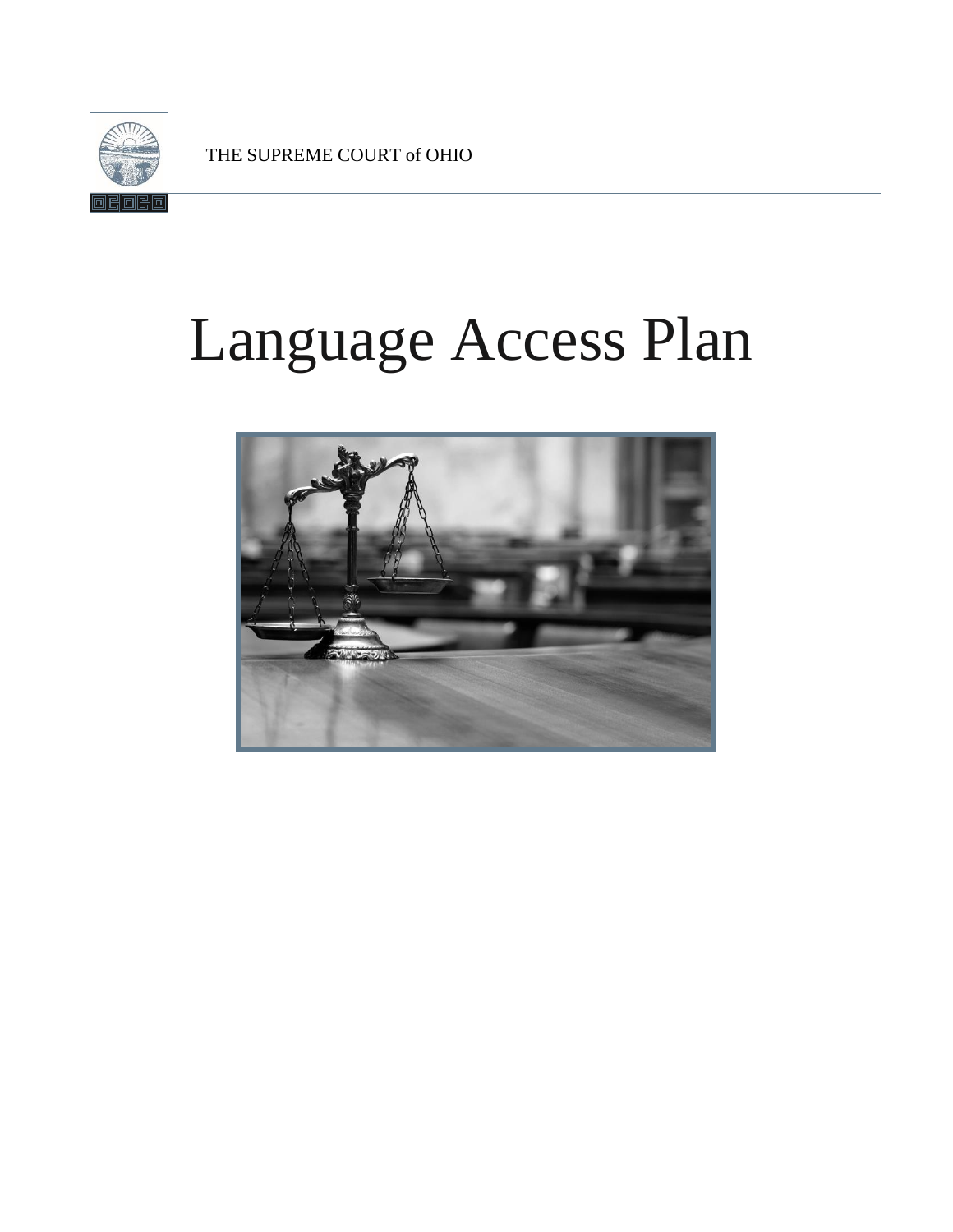### MONTGOMERY COUNTY COMMON PLEAS COURT

# LANGUAGE ACCESS PLAN



#### **GREGORY F. SINGER**

Administrative Judge

**MARY KATHERINE HUFFMAN TIMOTHY N. O'CONNELL MARY WISEMAN STEVEN K. DANKOF DENNIS J. ADKINS MICHAEL W. KRUMHOLZ RICHARD S. SKELTON GERALD PARKER MARY MONTGOMERY SUSAN D. SOLLE**

**Steven Hollon**

Court Administrator

(937)225-4305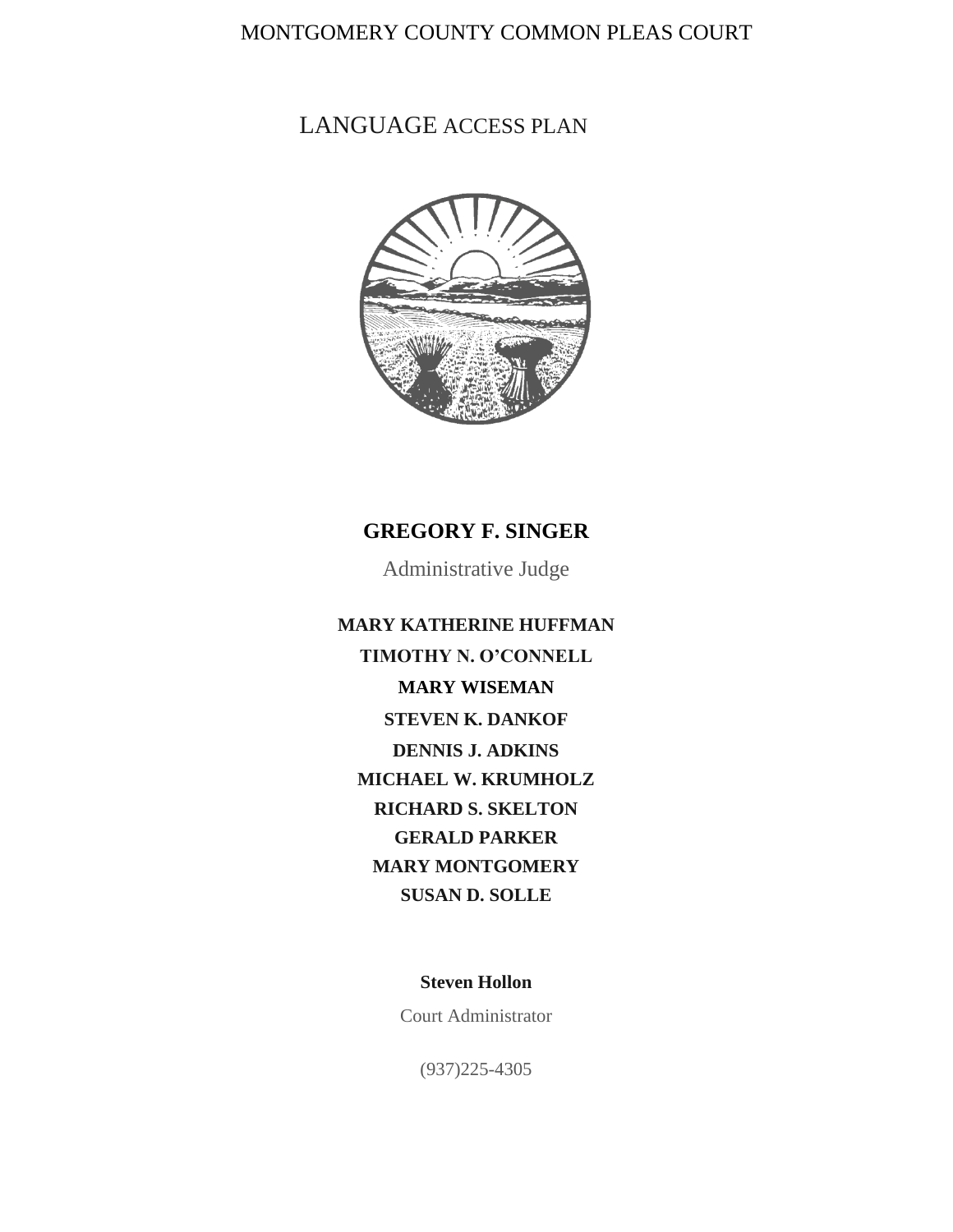# **COURT SERVICES DIVISION**

# **MARY KAY STIRLING**

 Director of Case Management (937) 225-4425

# **LANGUAGE SERVICES PROGRAM**

#### **HEATHER FULTZ**

Supervisor, Docket Support (937) 496-6690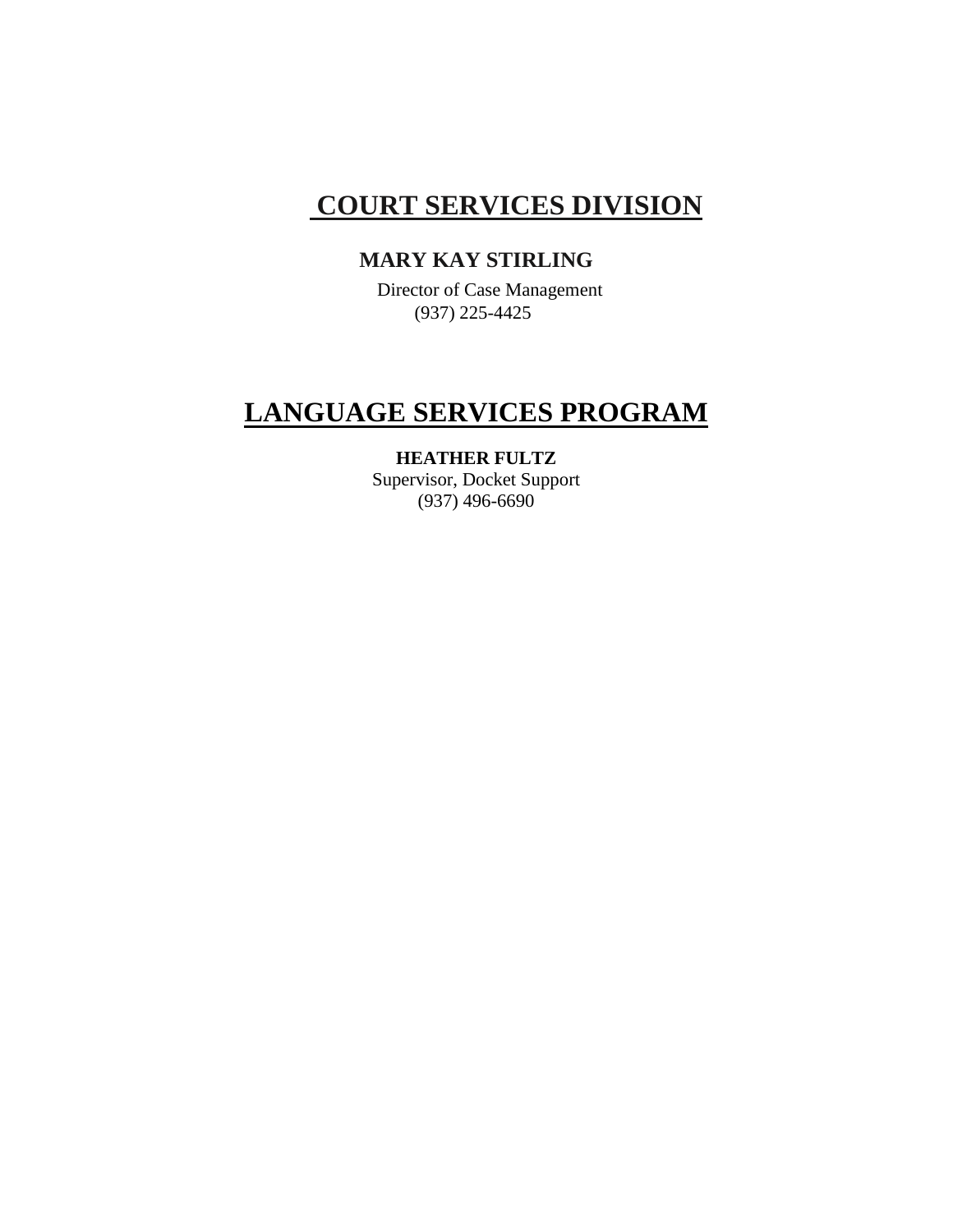

#### **Montgomery County Common Pleas Court, General Division LANGUAGE ACCESS PLAN August 1, 2017**

#### **I. LEGAL BASIS AND PURPOSE**

This document serves as the Language Access Plan ("LAP") for Montgomery County Common Pleas Court to provide services to limited English proficient ("LEP") individuals in compliance with Title VI of the Civil Rights Act of 1964; 45 C.F.R. § 80 et seq; and 28 C.F.R. § 42 et seq. The purpose of this plan is to provide a framework for the provision of timely and reasonable language assistance to LEP persons who come in contact with Montgomery County Common Pleas Court.

This LAP is developed to ensure equal access to court services for LEP persons and persons who are deaf or hard of hearing. Although deaf and hard of hearing individuals are covered under the Americans with Disabilities Act (ADA) rather than Title VI of the Civil Rights Act, they have been included in this plan insofar as they relate to our policy of access to justice and equal protection under the law.

#### **II. NEEDS ASSESSMENT**

#### **A. Statewide**

The State of Ohio provides court services to a wide range of persons, including people who do not speak English and/or who are deaf or hard of hearing. Service providers include the Supreme Court of Ohio, the courts of appeals, and trial courts throughout the state.

According to the American Community Survey as released in October 2015 by the U.S. Census Bureau, the number of people in Ohio who, at home, speak a language other than English is approximately 719,095. Of that number, many individuals are described as "speaking English less than very well" as outlined below:

| 1. Spanish | 90,725 |
|------------|--------|
| 2. German  | 14,196 |
| 3. Chinese | 20,374 |
| 4. French  | 7,001  |
| 5. Arabic  | 11,134 |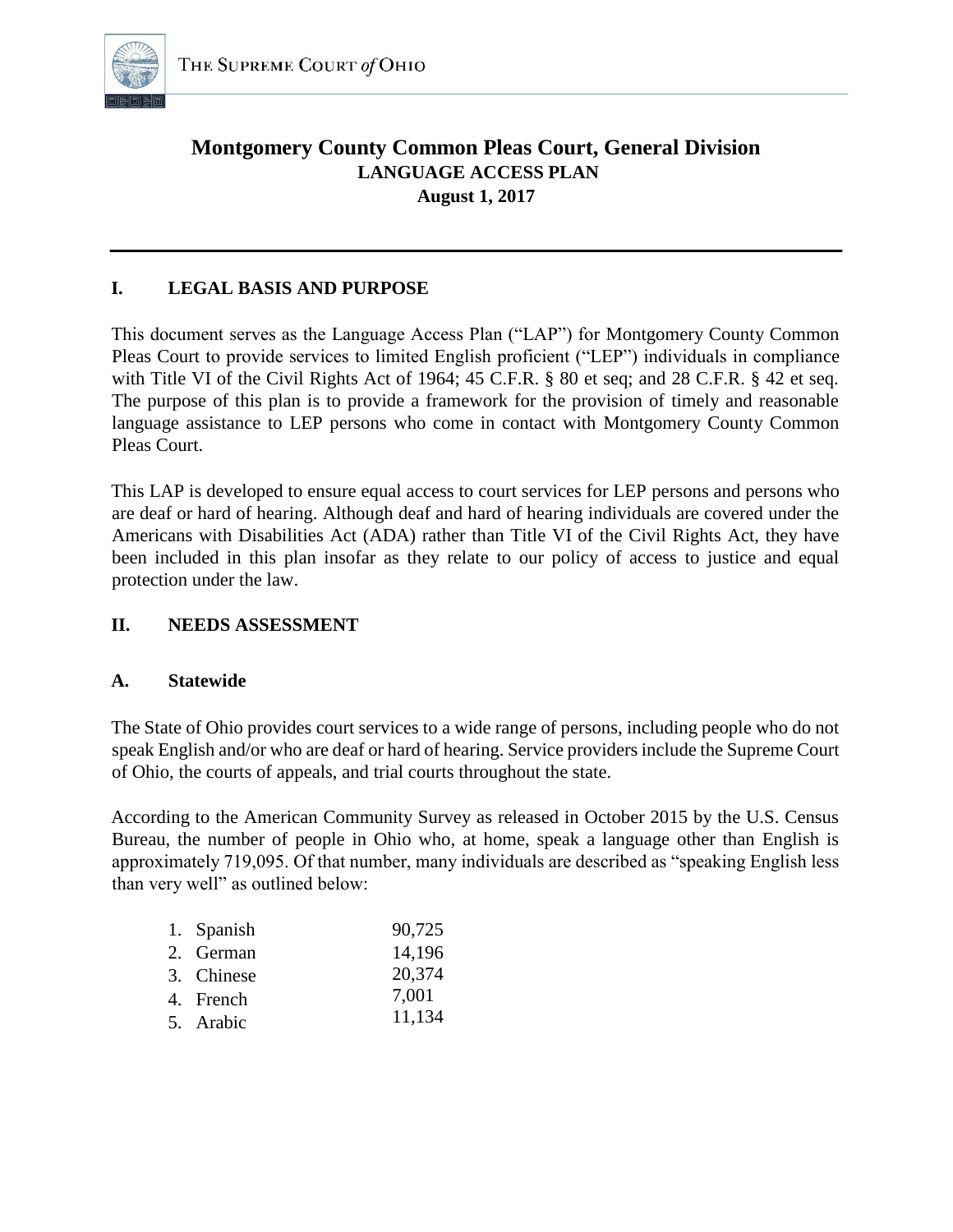| 6. Pennsylvania Dutch | 10,900 |
|-----------------------|--------|
| 7. Italian            | 4,803  |
| 8. Russian            | 8,416  |
| 9. Greek              | 2,368  |

Additionally, a survey conducted in 2010 by the Supreme Court of Ohio Language Services Program revealed that the most widely used languages in courts statewide are, in order, the following:

- 1. Spanish
- 2. American Sign Language
- 3. Somali
- 4. Russian
- 5. Arabic
- 6. French
- 7. Mandarin
- 8. Korean
- 9. Cambodian
- 10. Amharic

#### **B. Montgomery County Common Pleas Court, General Division**

Montgomery County Common Pleas Court, General Division will make every effort to provide services to all LEP and deaf or hard of hearing persons in its jurisdiction. The most commonly used languages in Montgomery County Common Pleas Court are the following:

• Spanish, Russian and Mandarin

#### **III. LANGUAGE ASSISTANCE RESOURCES**

#### **A. Language Access Coordinator**

Montgomery County Common Pleas Court has designated the Language Access Coordinator for the Court to be the Case Management Supervisor who reports to the Program Manager, Court Services Division. The Case Management Supervisor is responsible for ensuring that language services are delivered by the Court in accordance with this plan and the Rules of Superintendence for the Courts of Ohio, Rules 80 - 89.

The Docket Support Supervisor is Heather Fultz. Ms. Fultz can be reached at (937) 496-6690. Complaints submitted under Section VIII of this Language Access Plan will be addressed by the Language Access Coordinator within three business days. In addition to the responsibilities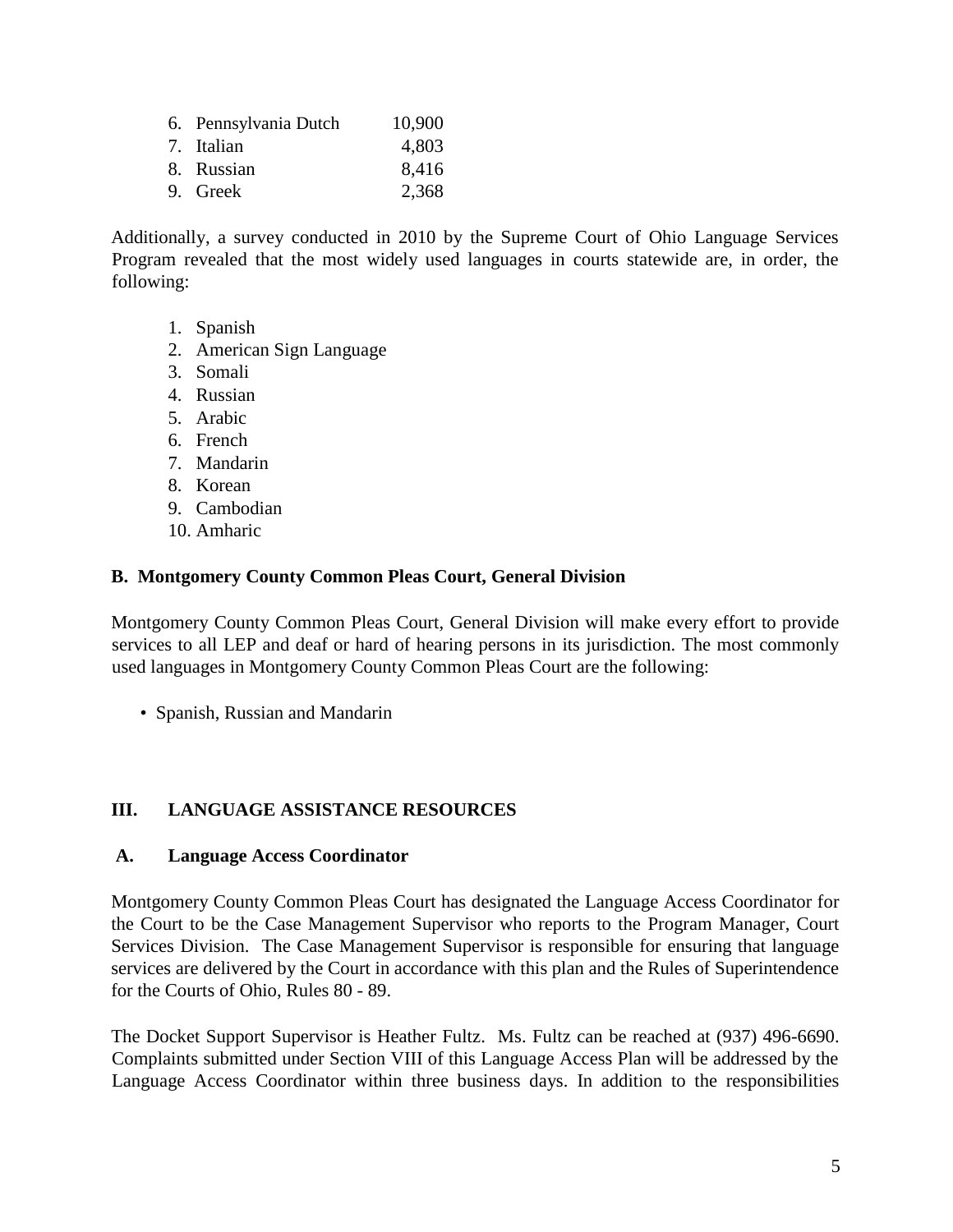already outlined in this plan, the Language Access Coordinator also has the following responsibilities:

- Ensure that qualified interpreters and translators are maintained on the Court's interpreter's list;
- Track and collect data regarding the use of interpreters, the languages needed, etc.;
- Review annually and update the Court's Policy and Procedures Manuel for Interpreter Services:
- Assign qualified interpreters and translators perform language assistance functions.

#### **B. Interpreters Used in the Courts**

Under Ohio law and Supreme Court rules, there are two different instances in which a court must provide an interpreter: in a case or court function (see ATTACHMENT A: Sup. R. 80) and in connection with ancillary services (see ATTACHMENT C: Sup. R. 89). This distinction is important because the type of interpreter to be provided and the court's responsibilities differ depending on the specific situation.

By statute, Ohio courts must appoint qualified interpreters. Specifically, section 2311.14 of the Ohio Revised Code provides that courts shall provide interpreters due to hearing, speech, or other impairments of a party or a witness to a case.

Additionally, Rule 88 of the Rules of Superintendence for the Courts of Ohio (see Attachment B), requires that Montgomery County Common Pleas Court appoint an interpreter in a case or court function when a LEP or deaf or hard of hearing individual requests an interpreter or when the court determines the services of an interpreter are necessary for the meaningful participation of the party or witness.

Under Ohio law, foreign language interpreters will be provided at the Court's expense, if the party is found to be indigent. However, in order to comply with the prohibition against national origin discrimination in Title VI of the Civil Rights Act of 1964, 42 U.S.C. 2000d, et. seq., the Omnibus Crime Control and Safe Streets Act of 1968, 42 U.S.C. 3789d(c), and 28 C.F.R. Part 42, Subparts C and D, recipients of federal funds must provide meaningful access to limited English proficient (LEP) individuals. *Lau v. Nichols*, 414 U.S. 563 (1974). The U.S. Department of Justice advises that practices, such as charging for interpretation and translation services or seeking recoupment for those costs, significantly impair, restrict, or preclude the participation of LEP individuals in the judicial system and are inconsistent with recipients' Title VI obligations. For more information, please refer to Guidance from the U.S. Department of Justice to state court justices and administrators' letter from Assistant Attorney of the Civil Rights Division to Chief Justices and State Court Administrators (Aug. 16, 2010); Guidance to Federal Financial Assistance Recipients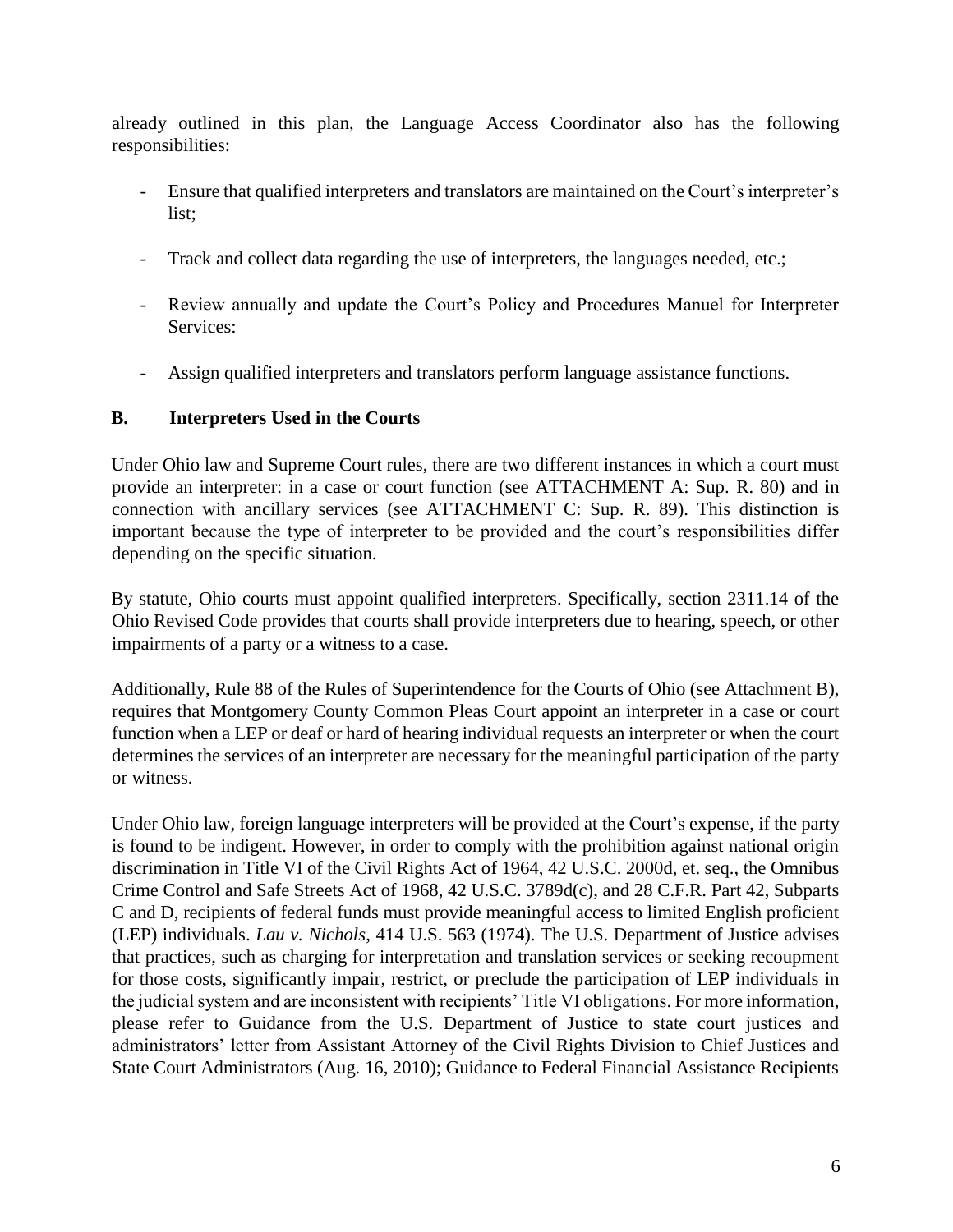Regarding Title VI Prohibition Against National Origin Discrimination Affecting Limited English Proficient Persons, 67 Fed. Reg. 41455 (June 18, 2002).

In Montgomery County Common Pleas Court, sign language interpreters will be provided at the Court's expense for all deaf or hard of hearing court parties, witnesses, or jurors in compliance with the ADA.

#### **IV. USE OF INTERPRETERS**

#### **A. Determining the Need for an Interpreter**

There are various ways that Montgomery County Common Pleas Court will determine whether an LEP or deaf or hard of hearing person needs the services of a court interpreter. First, the LEP or deaf or hard of hearing person may request an interpreter.

Second, court personnel and judges may determine that an interpreter is necessary for the meaningful participation of a party or witness. Many people who need an interpreter will not request one. Because they do not realize that interpreters are available or recognize the level of English proficiency or communication skills needed to understand the court proceeding, they mistakenly think they will have to pay for the interpreter. Therefore, when it appears that an individual has any difficulty communicating, the Court must provide an interpreter to ensure full access to the Court. See Sup. R. 88(A)(2), (B)(l)(b). In legal proceedings, the Court must make a determination, on the record, as to the need for an interpreter. In court functions and ancillary services, designated staff may make a determination as to the need of an interpreter.

Third, once a party or a witness has been identified as a LEP, deaf or hard of hearing individual, the Court will exercise every effort to appoint interpreters in all future related proceedings or court functions. Furthermore, the Court will follow the requirements of Sup. R. 88 (Attachment B) to appoint an interpreter (see Section C below). If no in-person interpreter is available at the given instance, the Court will grant a continuance or if possible and appropriate, in accordance with Sup. R. 88, Appendix J, use the services of a telephonic interpreter.

#### **B. Court Interpreter Qualifications**

The Language Services Program of the Supreme Court of Ohio maintains a statewide roster of interpreters who may work in the courts. The interpreter roster can be accessed at [www.sc.ohio.gov/JCS/interpreterSvc/certification/rosters/default.asp.](http://www.sc.ohio.gov/JCS/interpreterSvc/certification/rosters/default.asp) Foreign language interpreters on the roster have passed a written examination, attended at least 24 hours of court interpreter training, and have scored within a designated range that measures their language and interpreting skill. Sign language interpreters have also met similar requirements as necessary for national certification through the Registry of Interpreters for the Deaf. The definition of each category of interpreter is set forth in Sup. [R. 80-88.](http://www.supremecourt.ohio.gov/LegalResources/Rules/superintendence/Superintendence.pdf%23Rule80)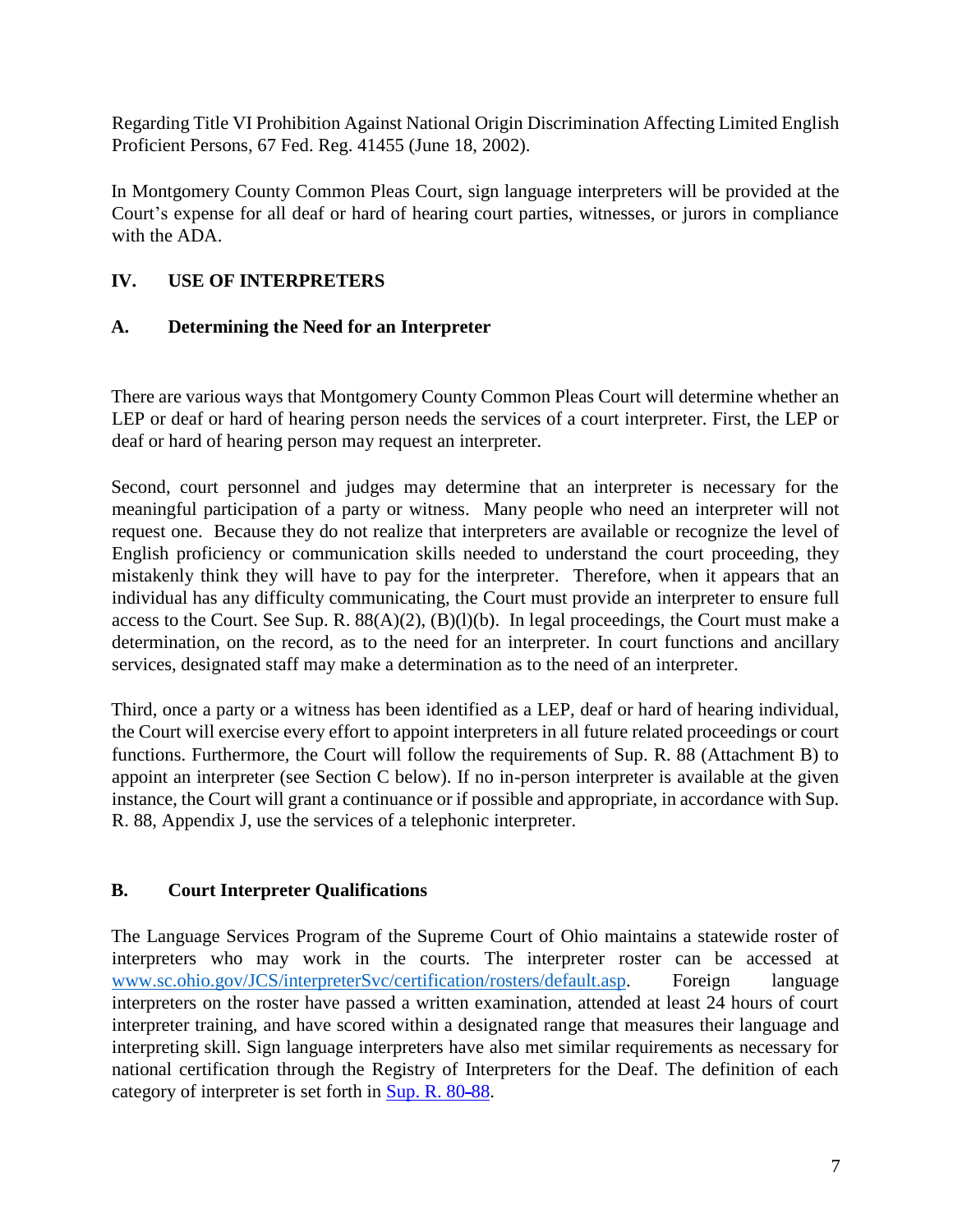#### **C. Appointment of a Court Interpreter**

Montgomery County Common Pleas Court will appoint in-person and telephonic court interpreters in accordance with all criteria set forth in Sup. R. 88 (Attachment B) and will ensure that certified court interpreters are used whenever reasonably available.

Pursuant to Sup. R. 88(C), Montgomery County Common Pleas Court will make all reasonable efforts to avoid appointing foreign language interpreters or sign language interpreters if they are compensated by a business owned or controlled by a party or a witness; friend or a family or household member of a party or witness; a potential witness; court personnel employed for a purpose other than interpreting; law enforcement officer or probation department personnel; or would not serve to protect a party's rights or ensure the integrity of the proceedings or have a conflict of interest, real or perceived.

#### **D. Language Services outside the Courtroom**

In accordance with Sup. R. 89 (Attachment C), Montgomery County Common Pleas Court shall ensure that LEP individuals and individuals who are deaf or hard of hearing have meaningful access to ancillary services outside the courtroom. LEP individuals and individuals who are deaf or hard of hearing may come in contact with court personnel via the phone, counter, or other means. The Montgomery County Common Pleas Court has the following resources to assist LEP individuals and individuals who are deaf or hard of hearing:

•When a court staff member does not know what language a customer is speaking, they use an "I Speak" card which is available in 63 languages. The Language Access Coordinator is responsible for distributing cards to all staff and to any new staff.

#### **Resource:**

"I Speak" cards are available on the Supreme Court of Ohio's Language Services website at [http://sc.ohio.gov/JCS/interpreterSvcs/ISpeakCards.pdf.](http://sc.ohio.gov/JCS/interpreterSvcs/ISpeakCards.pdf) 

•In order to meet the needs of those who speak less-common languages, court staff may rely on telephonic interpretation or relay services to bridge communication.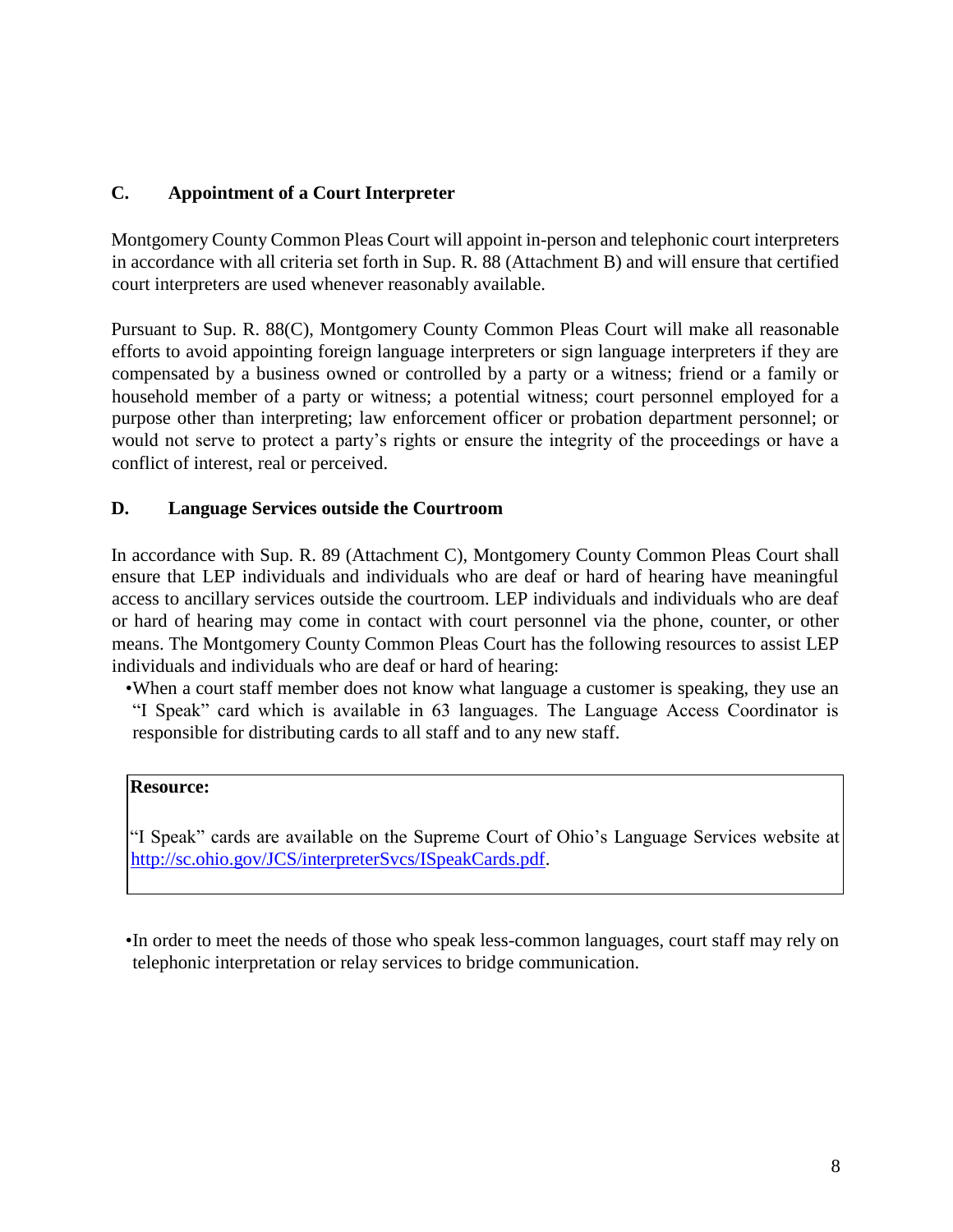#### **Resource**:

The Supreme Court of Ohio has provided each court with a code by which telephonic interpretation can be accessed via Language Line. Please contact the Supreme Court of Ohio Language Services Section for additional information on how to access telephonic interpretation. <http://sc.ohio.gov/JCS/interpreterSvcs/default.asp>

#### **V. TRANSLATED FORMS AND DOCUMENTS**

Ohio courts understand the importance of translating forms and documents so that LEP individuals have greater access to the courts' services.

Montgomery County Common Pleas Court currently do not have forms translated into commonly used languages.

When interpreters are hired for hearings, interpreters are expected to provide sight translations for corresponding documentation to LEP individuals. Additionally, the Supreme Court of Ohio has translated 27 vital forms into 5 languages: Arabic, Chinese, Russian, Somali and Spanish. These are posted on the Supreme Court of Ohio website and are available to all courts.

Montgomery County Common Pleas Court follows the process to translate material described in Appendix J of the *Interpreters in the Judicial System: A Handbook for Ohio Judges*. Appendix J identifies the steps to translate material from project management to editing, proofreading, and publishing. The section also describes the process for the selection of qualified translators. The Court will also rely on the Language Services Program at the Supreme Court of Ohio for consultation and technical assistance.

Montgomery County Common Pleas Court will assess demographics and analyze the most commonly used forms and embark in the translation of additional forms as resources allow.

#### **VI. LOCAL RULE**

Montgomery County Common Pleas Court has not adopted a local rule regarding appointment of interpreters.

#### **[VII. TR](http://www.supremecourt.ohio.gov/Boards/judCollege/default.aspx)AINING**

Ohio courts are committed to providing language access training opportunities for all staff members who come in contact with or may come in contact with LEP individuals and individuals who are deaf or hard of hearing. The Ohio Judicial College and the Language Services Program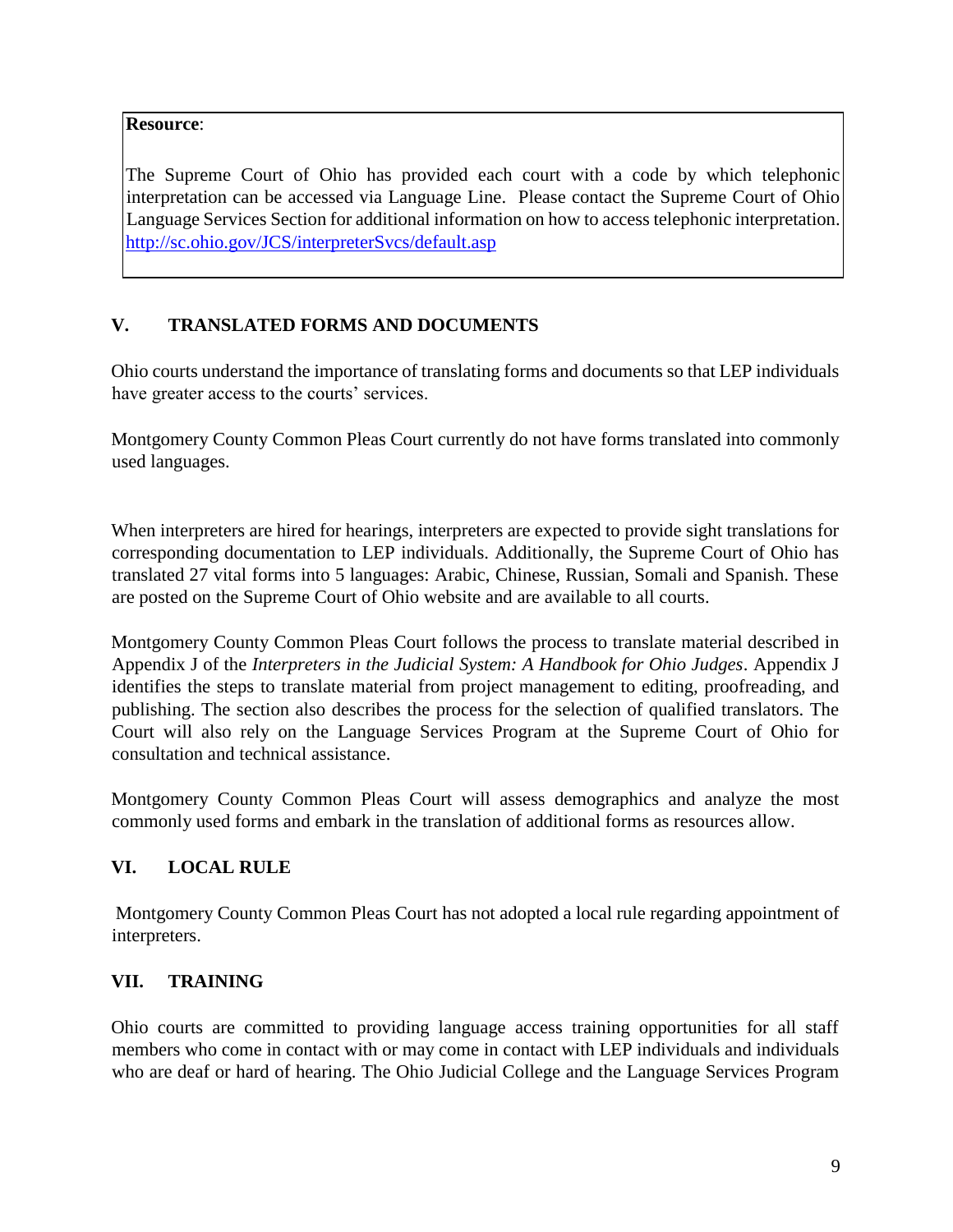provide on-going training for court staff regarding issues related to LEP populations, individuals who are deaf or hard of hearing, the use of interpreters, and other language access matters.

Montgomery County Common Pleas Court staff that has direct contact with LEP individuals or individuals who are deaf or hard of hearing will receive training on language access, to be coordinated by the Deputy Court Administrator, Court Services Division. The Deputy Court Administrator will ensure that all staff receives updated trainings on a regular basis and that all new staff are trained at the time of hire. The link below can be accessed and viewed for training purposes:

#### **[Resource](http://www.ohiochannel.org/video/training-video-understanding-rule-88-for-judges-court-personnel)**[:](http://www.ohiochannel.org/video/training-video-understanding-rule-88-for-judges-court-personnel)

The Supreme Court of Ohio created a brief video which outlines the requirements of Sup. R. 88. The video can be accessed on the Court's website at: [http://www.ohiochannel.org/video/training-video-understanding-rule-88-for-judges](http://www.ohiochannel.org/video/training-video-understanding-rule-88-for-judges-courtpersonnel)[courtpersonnel](http://www.ohiochannel.org/video/training-video-understanding-rule-88-for-judges-courtpersonnel)

#### **VIII. COMPLAINT PROCESS**

Montgomery County Common Pleas Court will ensure that all LEP individuals and individuals who are deaf or hard of hearing receive language assistance services in their primary language. To promptly address any concerns that an LEP person or an individual who is deaf or hard of hearing did not receive language [assistance, the Supreme Court of Ohio has developed a process for](http://www.supremecourt.ohio.gov/JCS/interpreterSvcs/default.asp)  [han](http://www.supremecourt.ohio.gov/JCS/interpreterSvcs/default.asp)dling such complaints.

#### **Resource**:

For more information on the complaint resolution process, please visit: http://www.supremecourt.ohio.gov/JCS/interpreterSvcs/default.asp.

Parties may also call 1(888)-317-3177, Monday-Friday, 8 AM to 5 PM, or send correspondence via email to: InterpreterServices@sc.ohio.gov or via US Postal Service to:

> Language Services Program Complaint Resolution 65 South Front Street Columbus, Ohio 43215

Montgomery County Common Pleas Court employees will also provide information on this complaint process to LEP individuals or individuals who are deaf or hard of hearing upon request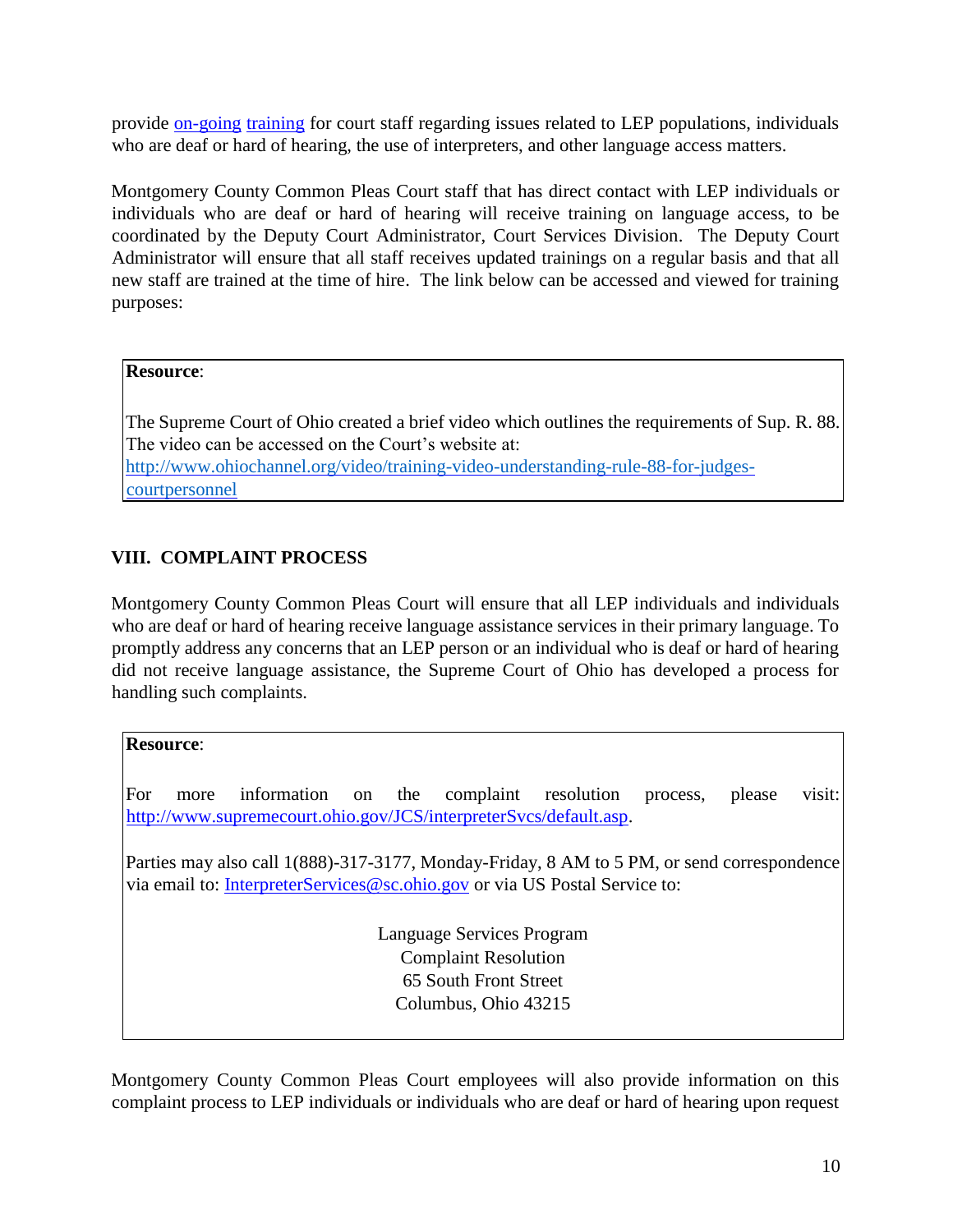or if an LEP/deaf or hard of hearing individual voices concern about the lack of language access services or the quality of services that were provided.

In addition to the Supreme Court's complaint process, Montgomery County Common Pleas Court has developed a local complaint resolution process as well. If the Case Management Supervisor receives a language access complaint, she will document receipt of the complaint and provide information about it to the Deputy Court Administrator. Once the Deputy Court Administrator receives notice of a language access complaint, she will take prompt action to review, investigate and respond to its allegations. The Case Management Supervisor will also notify the Supreme Court of Ohio Manager of the Language Services Section of such complaint.

Montgomery County Common Pleas Court will display a sign translated into Ohio's 12 most frequently used languages which states:

> *You may have the right to a court-appointed interpreter. If one is not provided, call 1.888.317.3177, Monday - Friday, 8 AM to 5 PM.*

Montgomery County Common Pleas Court will display this sign at common areas visible to all court users. In Montgomery County Common Pleas Court, the Deputy Court Administrator is responsible to make sure signs are visible, interpreters are provided, and our LAP plan is monitored.

#### **Resource**:

The Supreme Court of Ohio's right to an interpreter notification poster can be accessed on the website at http://sc.ohio.gov/JCS/interpreterSvcs/compliance/Poster.pdf.

#### **IX. PUBLIC NOTIFICATION AND EVALUATION OF LAP**

#### **A. LAP Approval**

Montgomery County Common Pleas Court's LAP has been approved by the Administrative Judge of the court. Any future revisions to the plan will be submitted to the Administrative Judge for approval. The Montgomery County Common Pleas Court's LAP will be made available on the Court's Intranet for all Court employees who may have direct contact with LEP individuals or deaf or hard of hearing individuals to access.

#### **B. Notification**

The Human Resource Specialist will ensure that any new staff is informed of how to access a copy of the plan. Copies of Montgomery County Common Pleas Court's LAP will be provided to the public upon request. In addition, Montgomery County Common Pleas Court will post this plan on its website.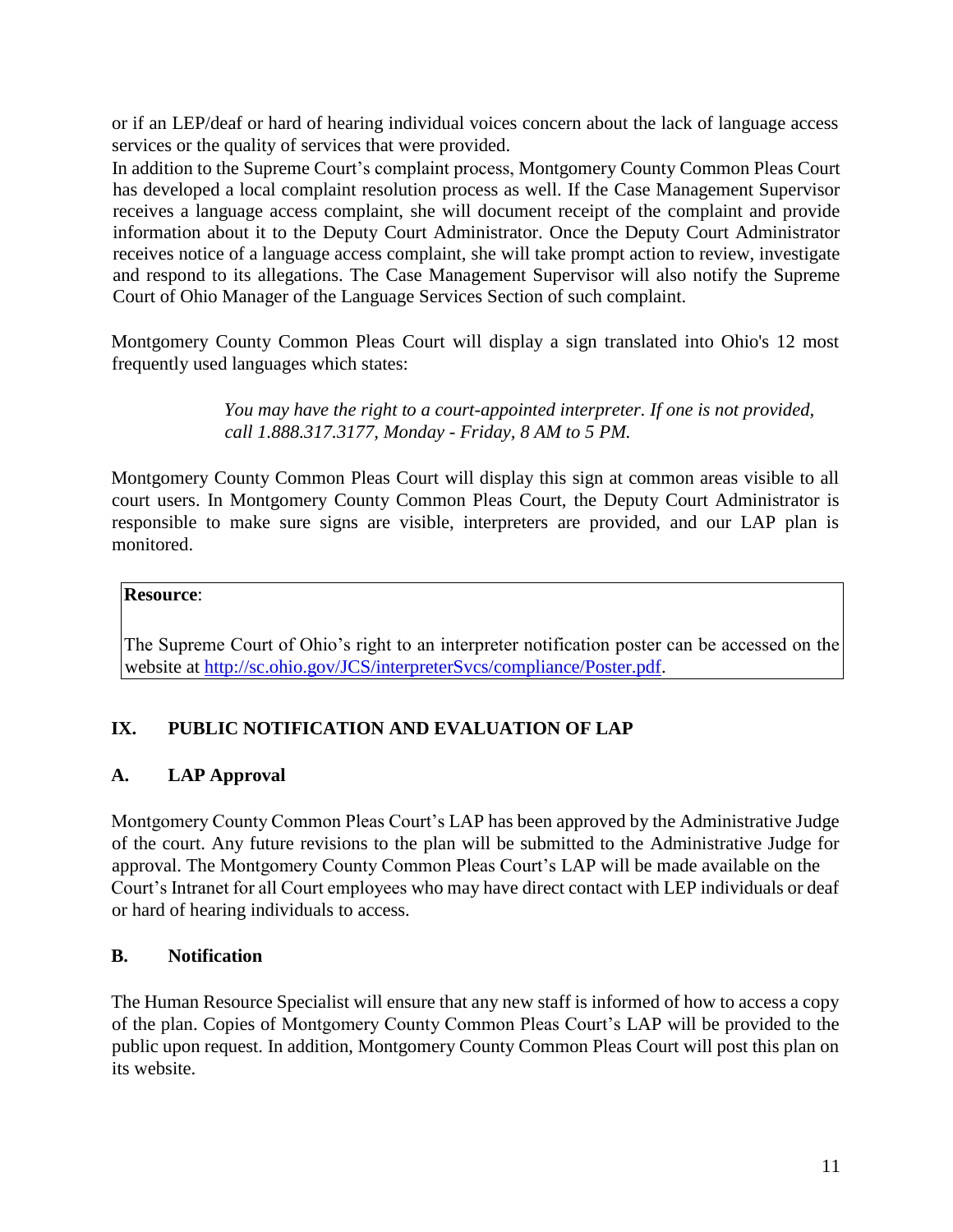#### **C. Evaluation of the LAP**

The Deputy Court Administrator or designee will review this plan on an annual basis and make changes based on the review. The evaluation will include review of any complaints received, identification of any problem areas, development of required corrective action strategies, and input from court staff. Elements of the evaluation may include:

- Assessing the number of LEP/deaf hard of hearing persons requesting court interpreters in Ohio courts;
- Assessing current language needs to determine if additional services or translated materials should be provided;
- Assessing whether staff members adequately understand LEP policies and procedures and how to carry them out;
- Reviewing complaints received since the last review; and
- Gathering feedback from LEP/deaf hard of hearing communities around the state; using that feedback as collaboration on any revisions to the LAP.

Any revisions made to the plan will be approved by the Administrative Judge and will be communicated by posting on Montgomery County Common Pleas Court public website.

#### **X. OFFICIAL DESIGNATION OF LANGUAGE ACCESS COORDINATOR AND BACK-UP LANGUAGE ACCESS COORDINATOR.**

Language Access Coordinator Name: Heather Fultz Title: Supervisor Address: 41 N. Perry Street, Rm. 103 City, State, Zip: Dayton, Ohio 45422 Phone: (937) 225-6000 Email: Heather.Fultz@montcourt.oh.gov

In the event that the Language Access Coordinator is unavailable, the back-up Language Access Coordinator will serve as the substitute.

Back-up Language Access Coordinator Name: Mary Kay Stirling Title: Director of Case Managemen Address: 41 N. Perry Street, Rm. 103 City, State, Zip: Dayton, Ohio 45422 Phone: (937) 225-6000 Email: MaryKay.Stirling@montcourt.oh.gov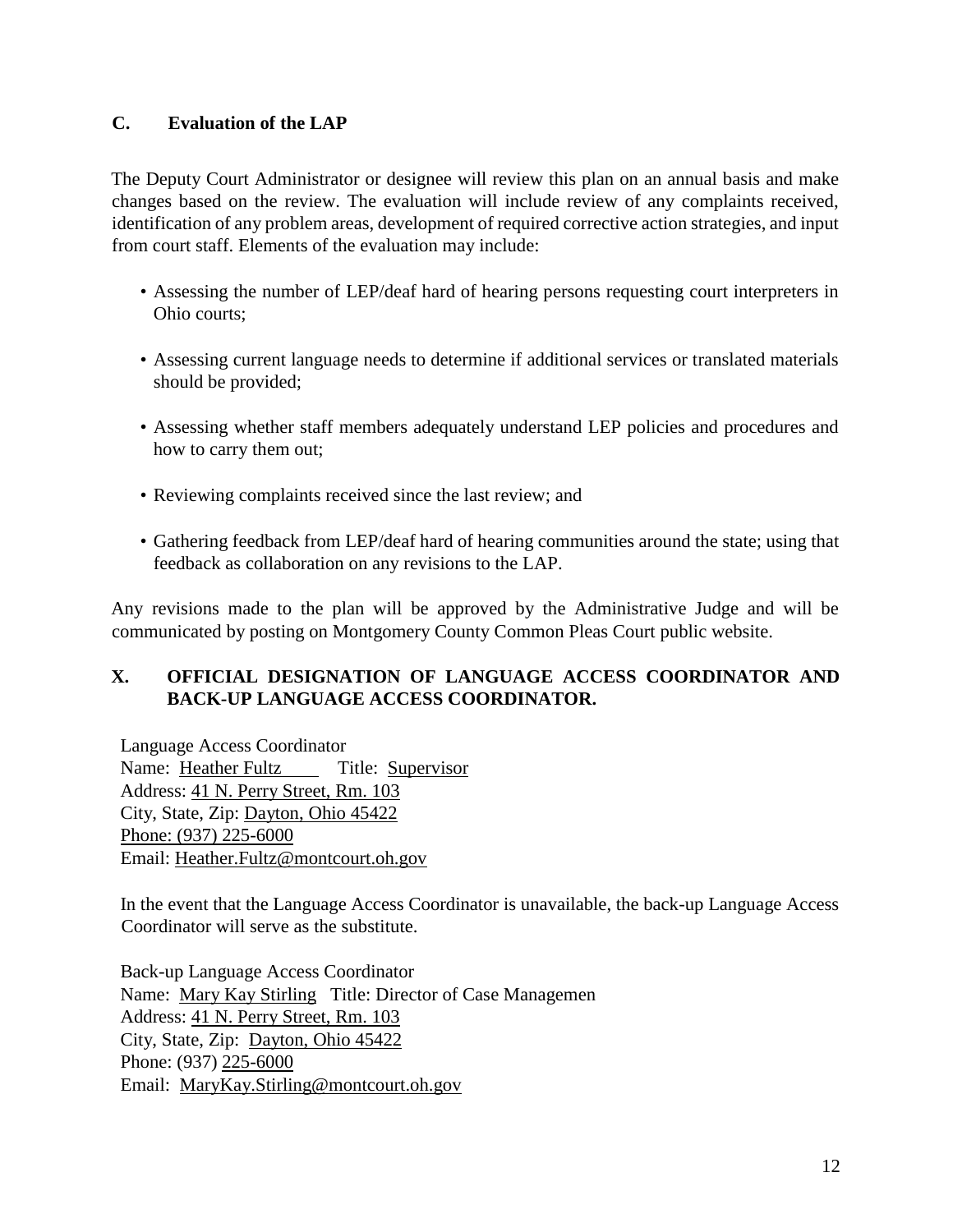#### **XI. HELPFUL RESOURCES**

- Federal interagency website about language access- www.lep.gov
- American Bar Association Standards for Language Access in Courts, February 2012, available at www.americanbar.org
- Department of Justice Language Access Planning and Technical Assistance Tool for Courts, February 2014, available at www.lep.gov
- Supreme Court of Ohio's Interpreter Services Program, https://www.supremecourt.ohio.gov/JCS/interpreterSvcs/

#### **XII. LAP ADMINISTRATIVE JUDGE APPROVAL**

This LAP was reviewed and approved by:

Gregory F. Singer, Administrative Judge

\_\_\_\_\_\_\_\_\_\_\_\_\_\_\_\_\_\_\_\_\_\_\_\_\_\_\_\_\_\_\_\_\_\_\_\_\_\_\_

\_\_\_\_\_\_\_\_\_\_\_\_\_\_\_\_\_\_\_\_\_\_\_\_\_\_\_\_\_\_\_\_\_\_\_\_\_\_\_

Date of Signature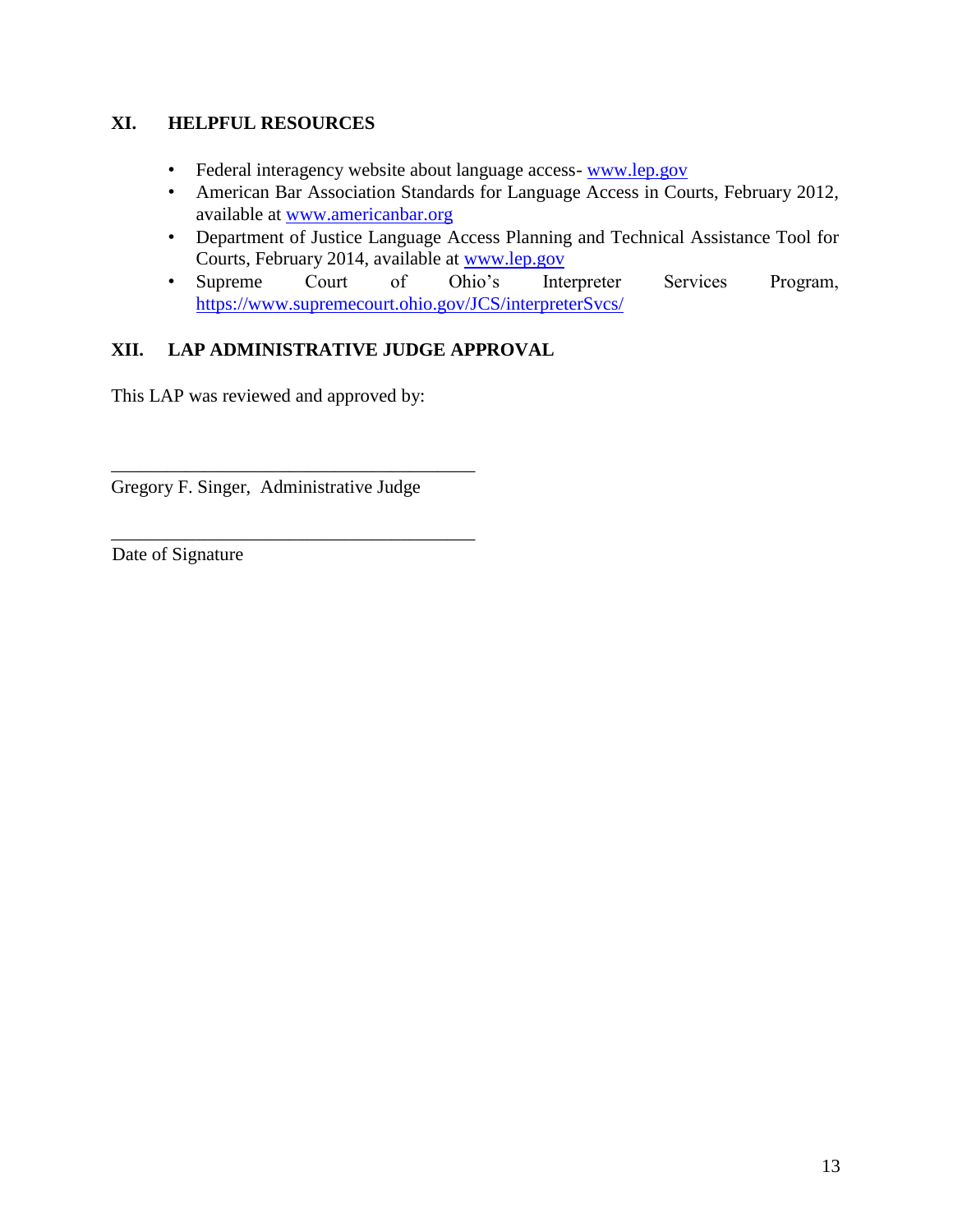#### **TABLE OF ATTACHMENTS**

**ATTACHMENT A**: Rule 80. Definitions

**ATTACHMENT B**: Rule 88. Appointment of a Foreign Language Interpreter or Sign Language Interpreter

**ATTACHMENT C:** Rule 89. Use of Communication Services in Ancillary Services

**ATTACHMENT D:** Standards for the Use of Telephonic Interpretation

**ATTACHMENT E:** Order for Interpreter

**ATTACHMENT F: Oath for Interpreter**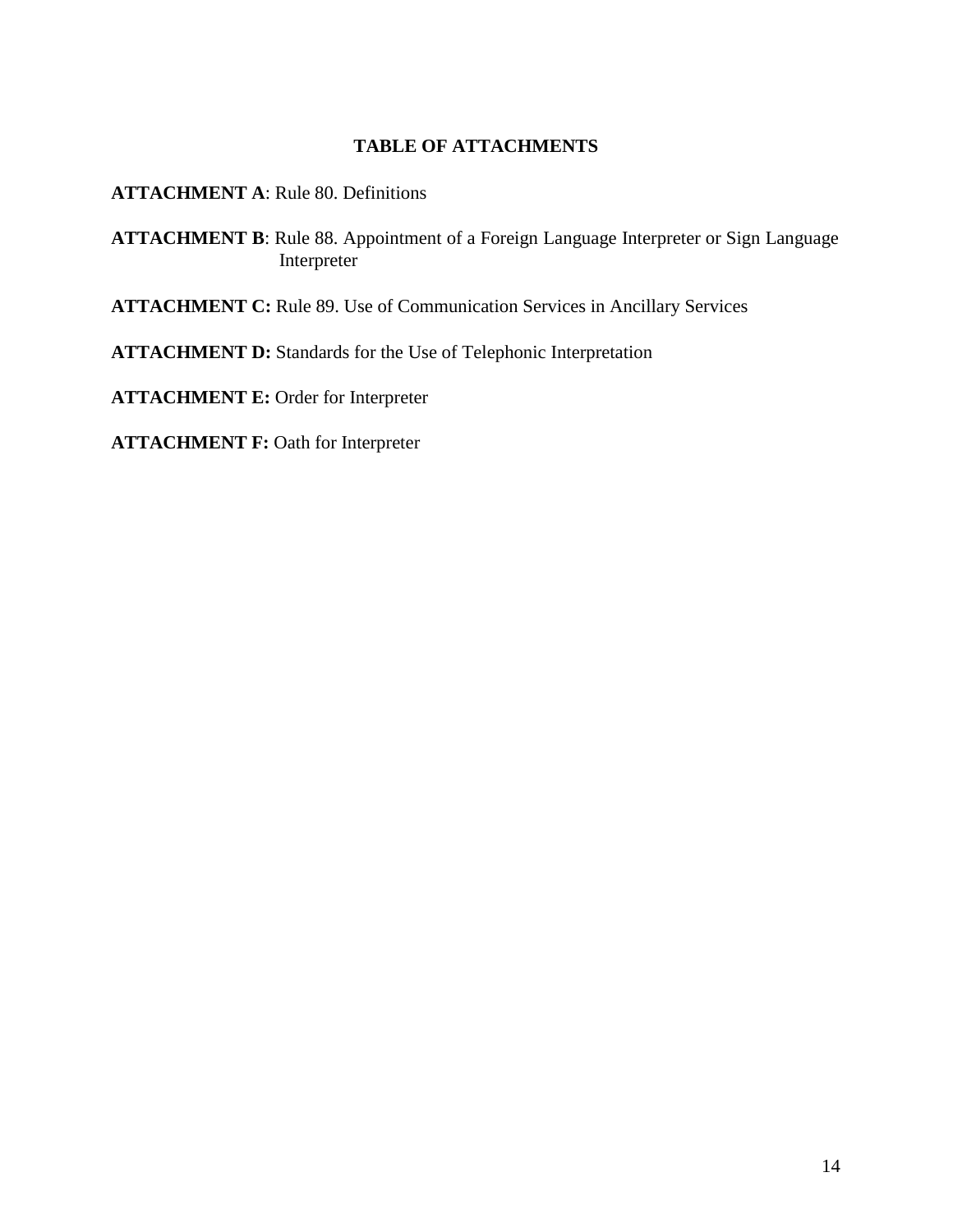#### **ATTACHMENT A**

#### **RULE 80. Definitions.**

As used in Sup. R. 80 through 88:

#### **(A) Case or court function**

"Case or court function" means any hearing, trial, pre-trial conference, settlement conference, or other appearance before a court in an action, appeal, proceeding, or other matter conducted by a judge, magistrate, or other court official.

#### **(B) Consecutive interpretation**

"Consecutive interpretation" means interpretation in which a foreign language interpreter or sign language interpreter waits until the speaker finishes an entire message rendered in a source language before rendering the message in a target language.

#### **(C) Crime of moral turpitude**

"Crime of moral turpitude" means any of the following:

- (1) Aggravated murder as described in R.C. 2903.01 or murder as described in 2903.02;
- (2) A sexually oriented offense as defined in R.C. 2950.01;
- (3) An offense of violence as defined in section R.C. 2901.01, if the offense is a felony of the first or second degree;
- (4) Complicity in committing an offense described in division  $(C)(1)$  of this rule;
- (5) An attempt or conspiracy to commit or complicity in committing any offense described in division  $(C)(1)$  through (4) of this rule if the attempt, conspiracy, or complicity is a felony of the first or second degree;
- (6) A violation of any former Ohio law, any existing or former law of any other state, any existing or former law applicable in a military court or in an Indian tribal court, or any existing or former law of any nation other than the United States that is or was substantially equivalent to any offense listed in division  $(C)(1)$  through (5) of this rule.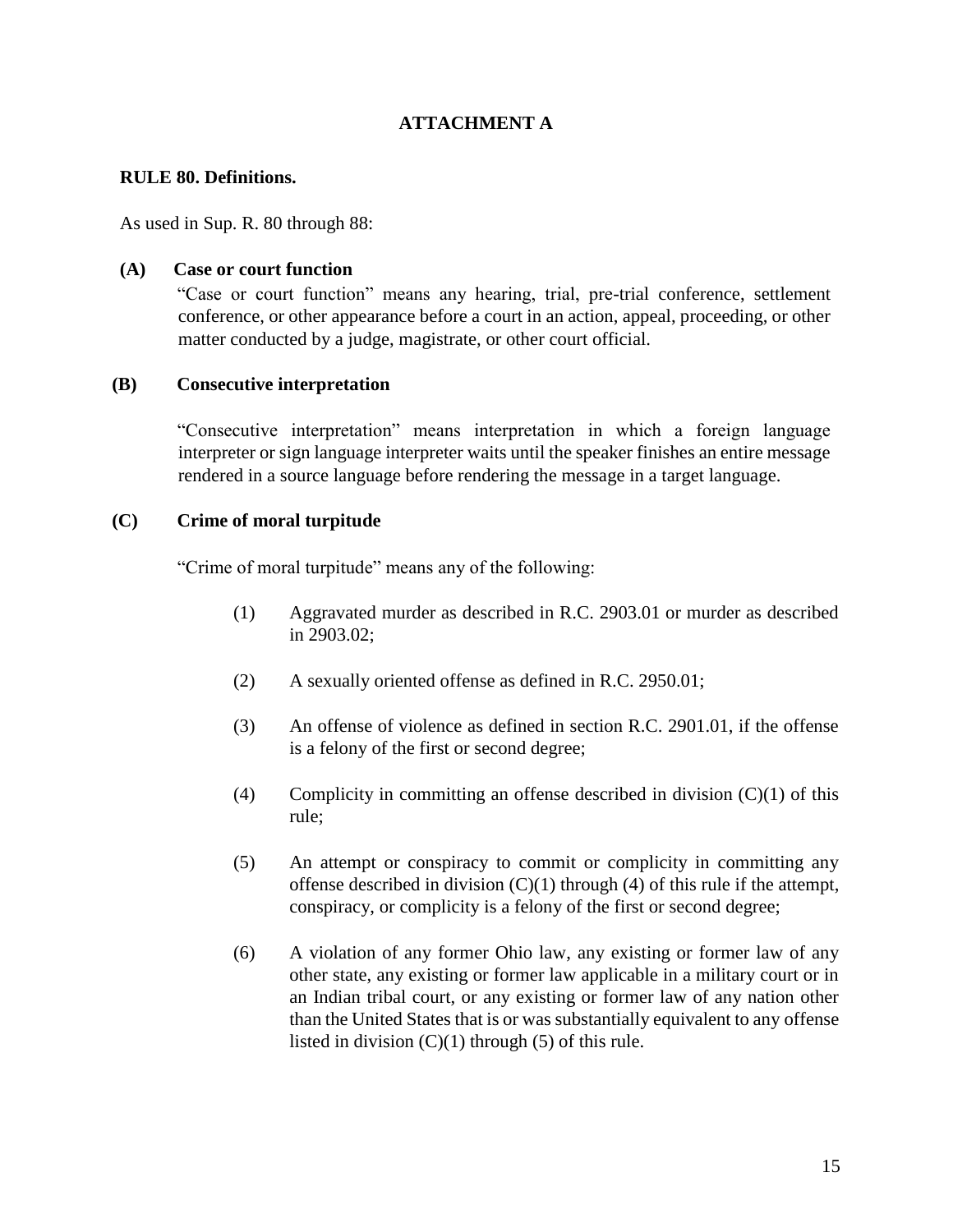#### **(D) Deaf blind**

"Deaf blind" is a combination of hearing and vision loss of any varying degree that causes an individual extreme difficulty in attaining independence in daily life activities, achieving psychosocial adjustment, or obtaining vocational objectives.

#### **(E) Foreign language interpreter**

"Foreign language interpreter" means an individual who, as part of any case or court function, facilitates communication between or among legal professionals and a limited English proficient or non-English speaking party or witness through consecutive interpretation, simultaneous interpretation, or sight translation.

#### **(F) Limited English proficient**

"Limited English proficient" means an individual who does not speak English as a primary language or who has a limited ability to read, speak, write, or understand English and requires the assistance of a foreign language interpreter or sign language interpreter to effectively communicate.

#### **(G) Provisionally qualified foreign language interpreter**

"Provisionally qualified foreign language interpreter" means a foreign language interpreter who has received provisional certification from the Supreme Court Language Services Program pursuant to Sup. R. 81(G)(3).

#### **(H) Sight translation**

"Sight translation" means interpretation in which a foreign language interpreter or sign language interpreter renders in a target language a written document composed in a source language.

#### **(I) Sign language interpreter**

"Sign language interpreter" means an individual who, as part of any case or court function, facilitates communication between or among legal professionals and a deaf, hard-of- hearing, or deaf-blind party, witness, or juror through the use of sign language or other manual or oral representation of a spoken language.

#### **(J) Simultaneous interpretation**

"Simultaneous interpretation" means interpretation in which, after a brief pause to listen for or view key grammatical information, a foreign language interpreter or sign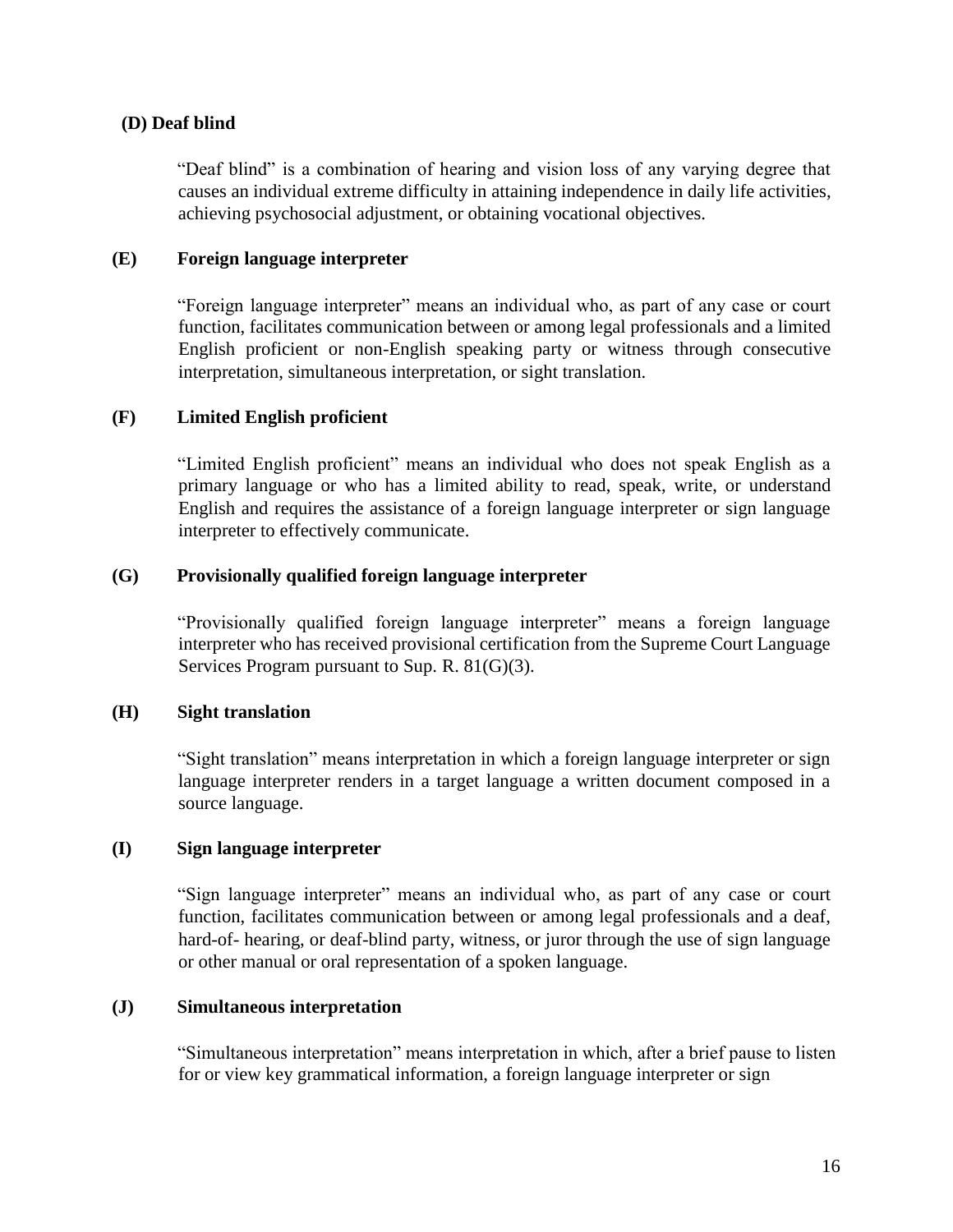language interpreter renders in a target language the message of a person rendered in a source language as the person continues to communicate.

#### **(K) Supreme Court certified foreign language interpreter**

"Supreme Court certified foreign language interpreter" means a foreign language interpreter who has received certification from the Supreme Court Language Services Program pursuant to Sup. R. 81.

#### **(L) Supreme Court certified sign language interpreter**

"Supreme Court certified sign language interpreter" means a sign language interpreter who has received certification from the Supreme Court Language Services Program pursuant to Sup. R. 82.

#### **(M) Telephonic interpretation**

"Telephonic interpretation" means the use via telephone of a foreign language interpreter who is in a location that is physically separate from that of the party or witness who is limited English proficient and requires the services of the interpreter for meaningful participation.

#### **(N) Translator**

"Translator" means an individual who, as part of any case or court function, takes written text composed in a source language and renders it into an equivalent written text of a target language.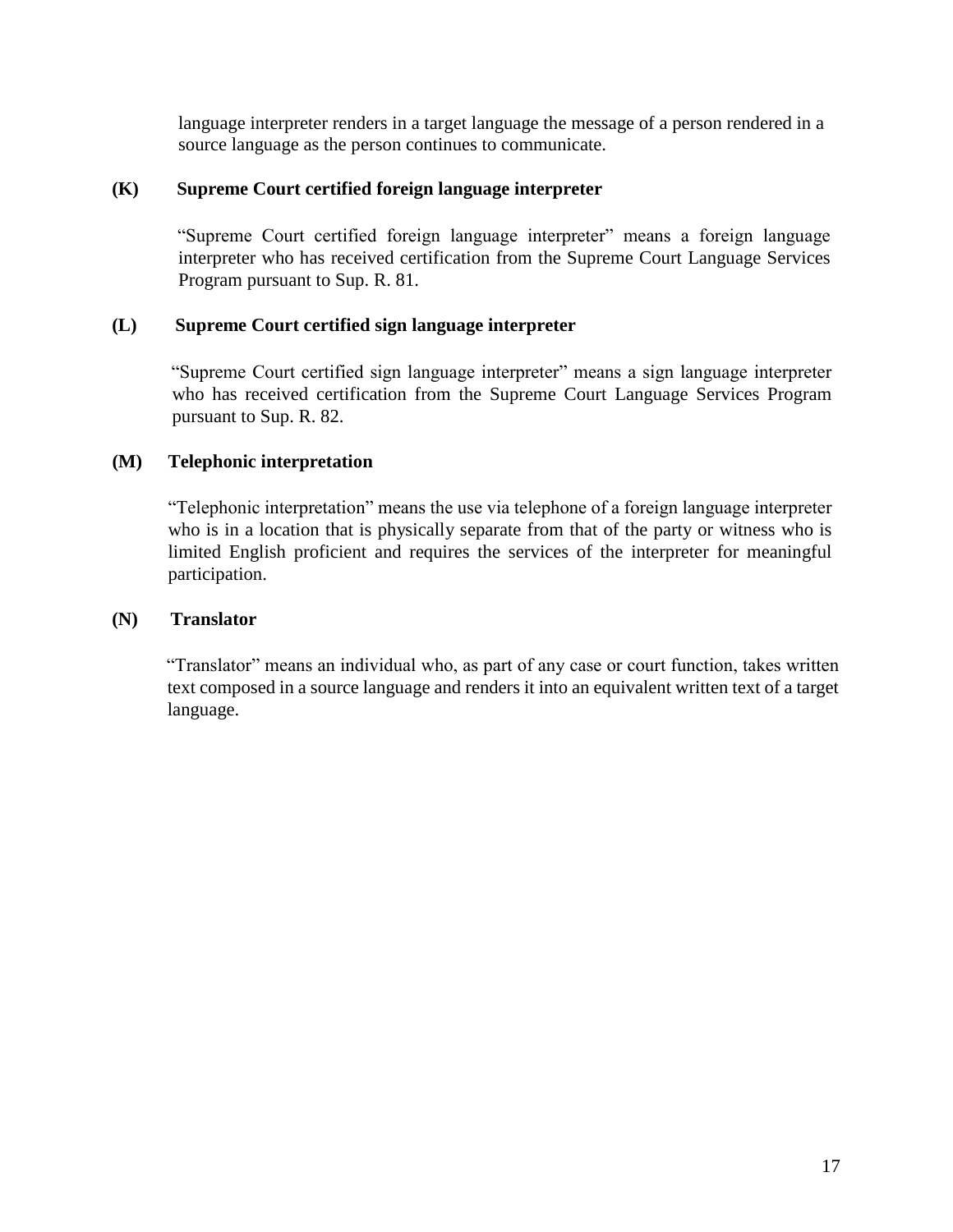#### **ATTACHMENT B**

#### **RULE 88. Appointment of a Foreign Language Interpreter or Sign Language Interpreter.**

#### **(A) When appointment of a foreign language interpreter is required**

A court shall appoint a foreign language interpreter in a case or court function in either of the following situations:

(1) A party or witness who is limited English proficient or non-English speaking requests a foreign language interpreter and the court determines the services of the interpreter are necessary for the meaningful participation of the party or witness;

(2) Absent a request from a party or witness for a foreign language interpreter, the court concludes the party or witness is limited English proficient or non-English speaking and determines the services of the interpreter are necessary for the meaningful participation of the party or witness.

#### **(B) When appointment of a sign language interpreter is required**

(1) A court shall appoint a sign language interpreter in a case or court function in either of the following situations:

(a) A party, witness, or juror who is deaf, hard of hearing, or deaf blind requests a sign language interpreter;

(b) Absent a request from a party, witness, or juror for a sign language interpreter, the court concludes the party, witness, or juror is deaf, hard of hearing, or deaf blind and determines the services of the interpreter are necessary for the meaningful participation of the party, witness, or juror.

(2) When appointing a sign language interpreter pursuant to division  $(B)(1)$  of this rule, the court shall give primary consideration to the method of interpretation chosen by the party, witness, or juror, in accordance with 28 C.F.R. 35.160(b)(2), as amended.

#### **(C) Appointments to avoid**

A court shall use all reasonable efforts to avoid appointing an individual as a foreign language interpreter pursuant to division (A) of this rule or sign language interpreter pursuant to division (B) of this rule if any of the following apply:

(1) The interpreter is compensated by a business owned or controlled by a party or a witness;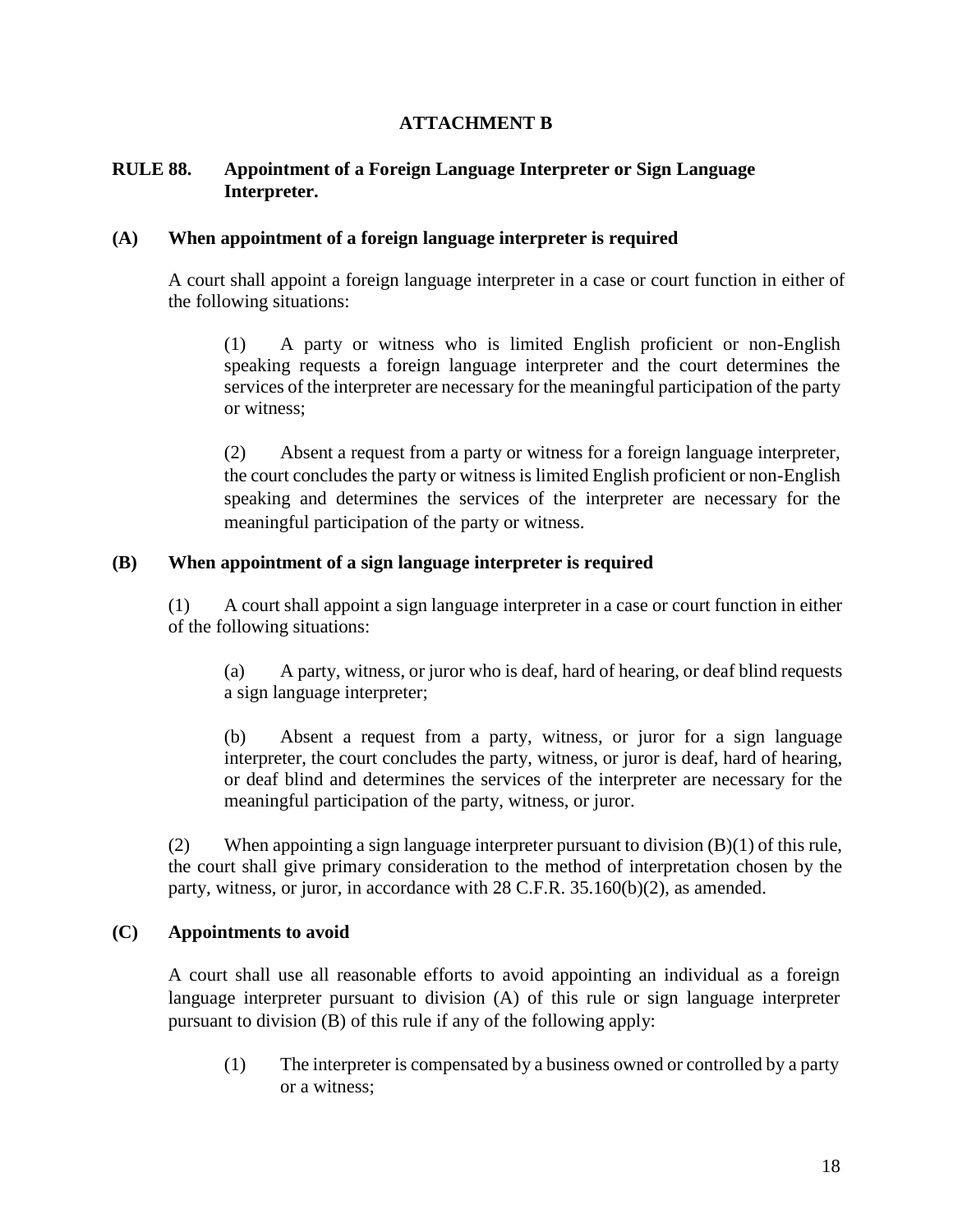- (2) The interpreter is a friend or a family or household member of a party or witness;
- (3) The interpreter is a potential witness;
- (4) The interpreter is court personnel employed for a purpose other than interpreting;
- (5) The interpreter is a law enforcement officer or probation department personnel;
- (6) The interpreter has a pecuniary or other interest in the outcome of the case;
- (7) The appointment of the interpreter would not serve to protect a party's rights or ensure the integrity of the proceedings;
- (8) The interpreter does or may have a real or perceived conflict of interest or appearance of impropriety.

#### **(D) Appointment of and certification requirement for foreign language interpreters**

(1) Except as provided in divisions  $(D)(2)$  through (4) of this rule, when appointing a foreign language interpreter pursuant to division (A) of this rule, a court shall appoint a Supreme Court certified foreign language interpreter to participate in-person at the case or court function.

(2) Except as provided in divisions (D)(3) and (4) of this rule, if a Supreme Court certified foreign language interpreter does not exist or is not reasonably available to participate in-person at the case or court function and after considering the gravity of the proceedings and whether the matter could be rescheduled to obtain a Supreme Court certified foreign language interpreter to participate in-person at the case or court function, a court may appoint a provisionally qualified foreign language interpreter to participate in person at the case or court function. The court shall summarize on the record its efforts to obtain a Supreme Court certified foreign language interpreter to participate in-person at the case or court function and the reasons for using a provisionally qualified foreign language interpreter.

(3) Except as provided in division (D)(4) of this rule, if a Supreme Court certified foreign language interpreter or provisionally qualified foreign language interpreter does not exist or is not reasonably available to participate in-person at the case or court function and after considering the gravity of the proceedings and whether the matter could be rescheduled to obtain a Supreme Court certified foreign language interpreter or provisionally qualified foreign language interpreter to participate in-person at the case or court function, a court may appoint a foreign language interpreter who demonstrates to the court proficiency in the target language and sufficient preparation to properly interpret the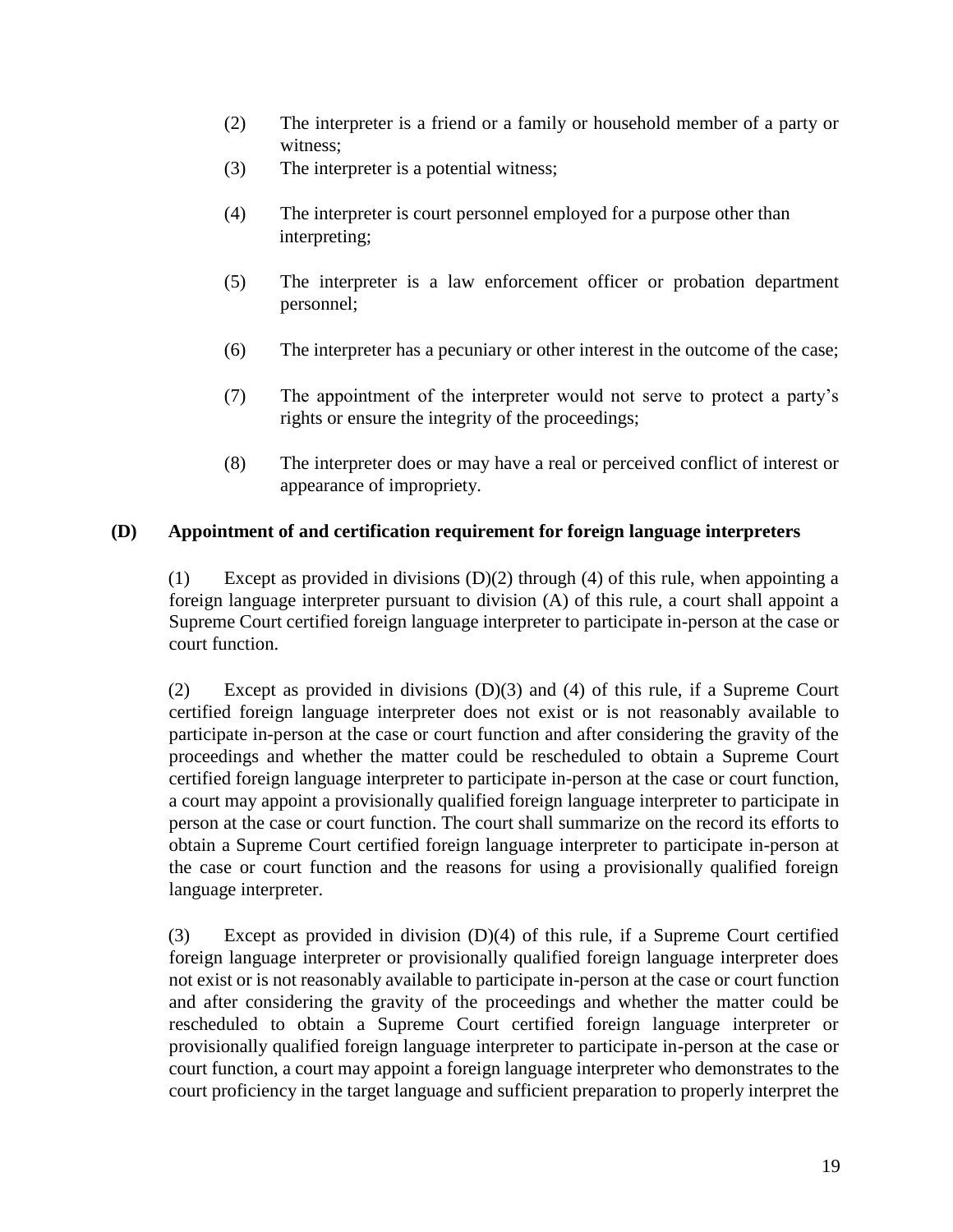proceedings to participate in-person at the case or court function. Such interpreter shall be styled a "language-skilled foreign language interpreter." The court shall summarize on the record its efforts to obtain a Supreme Court certified foreign language interpreter or provisionally qualified foreign language interpreter to participate in-person at the case or court function and the reasons for using a language-skilled foreign language interpreter. The language-skilled foreign language interpreter's experience, knowledge, and training should be stated on the record. Each language-skilled foreign language interpreter shall take an oath or affirmation under which the interpreter affirms to know, understand, and act according to the "Code of Professional Conduct for Court Interpreters and Translators," as set forth in Appendix H to this rule.

(4) If a Supreme Court certified foreign language interpreter, provisionally qualified foreign language interpreter, or language-skilled foreign language interpreter does not exist or is not reasonably available to participate in-person at the case or court function and after considering the gravity of the proceedings and whether the matter could be rescheduled to obtain a Supreme Court certified foreign language interpreter, provisionally qualified foreign language interpreter, or language-skilled foreign language interpreter to participate in-person at the case or court function, a court may appoint an interpreter to participate in the case or court function through telephonic interpretation. The court shall summarize on the record its efforts to obtain a Supreme Court certified foreign language interpreter, provisionally qualified foreign language interpreter, or language-skilled foreign language interpreter to participate in-person at the case or court function and the reasons for using an interpreter who will participate in the case or court function through telephonic interpretation. In appointing the interpreter, the court shall follow the order of certification preference in divisions (D)(1) through (3) of this rule and comply with the "Standards for the Use of Telephonic Interpretation," as set forth in Appendix J to this rule.

#### **(E) Appointment of and certification requirement for sign language interpreters**

(1) Except as provided in divisions  $(E)(2)$  through (4) of this rule, when appointing a sign language interpreter pursuant to division (B) of this rule, the court shall appoint a Supreme Court certified sign language interpreter.

(2) Except as provided in divisions (E)(3) and (4) of this rule, if a Supreme Court certified sign language interpreter does not exist or is not reasonably available and after considering the gravity of the proceedings and whether the matter could be rescheduled to obtain a Supreme Court certified sign language interpreter, a court may appoint a sign language interpreter who holds one of the following certifications:

- (a) A "National Interpreter Certification" from the National Association of the Deaf and the Registry of Interpreters for the Deaf;
- (b) A "Certification of Interpretation" and "Certification of Transliteration" from the Registry of Interpreters for the Deaf;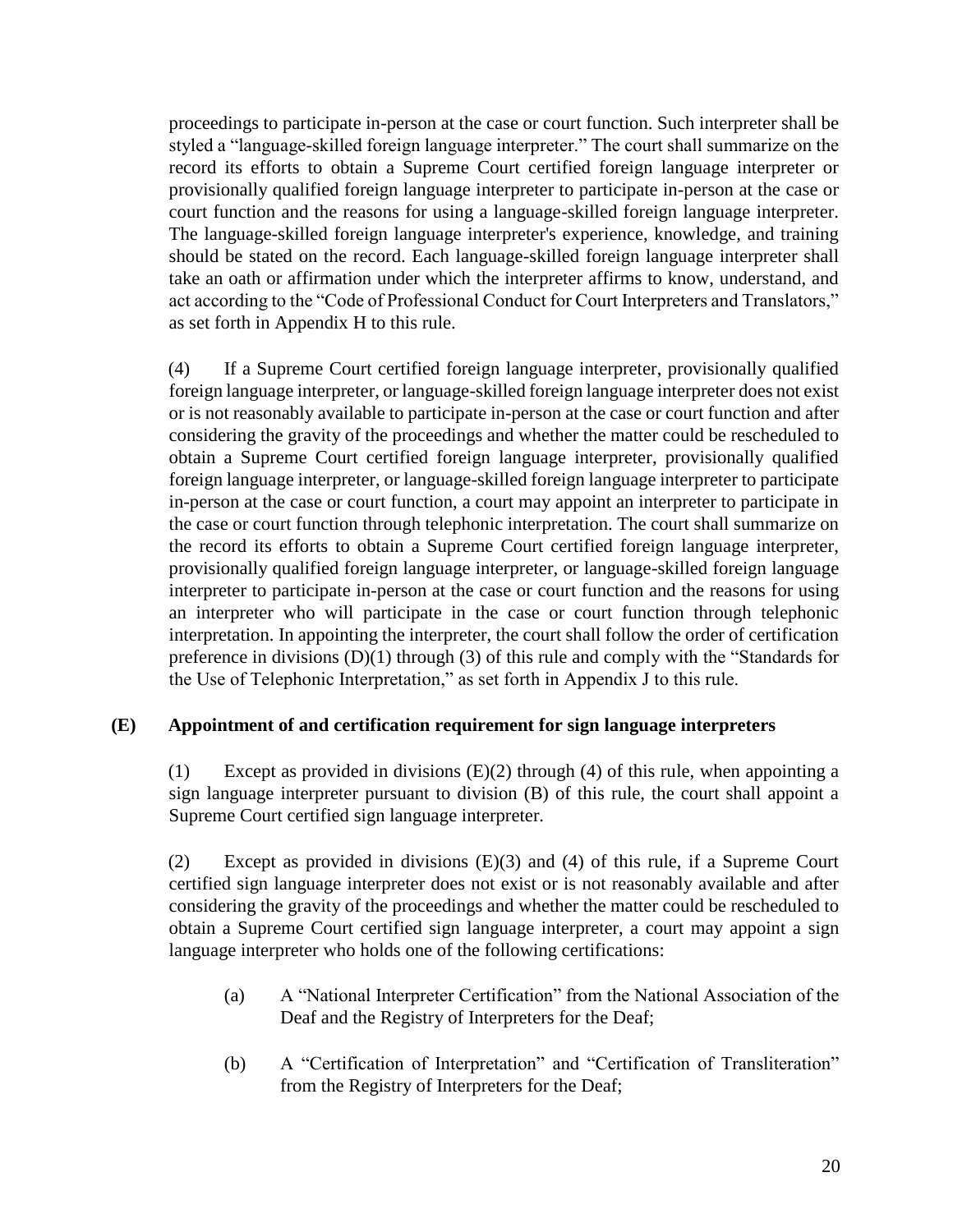- (c) A "Comprehensive Skills Certificate" from the Registry of Interpreters for the Deaf;
- (d) A "Master Comprehensive Skills Certificate" from the Registry of Interpreters for the Deaf;
- (e) A "Level V Certification" from the National Association of the Deaf;
- (f) A "Level IV Certification" from the National Association of the Deaf.

(3) If the communication mode of the deaf, hard-of-hearing, or deaf-blind party, witness, or juror is unique and cannot be adequately accessed by a sign language interpreter who is hearing, a court shall appoint a sign language interpreter certified as a "Certified Deaf Interpreter" by the Registry of Interpreters for the Deaf.

(4) If the communication mode of the deaf, hard-of-hearing, or deaf-blind party, witness, or juror requires silent oral techniques, a court may appoint a sign language interpreter who possesses an "Oral Transliteration Certificate" from the Registry of Interpreters for the Deaf.

(5) A court shall summarize on the record its efforts to obtain and reasons for not using a Supreme Court certified sign language interpreter.

#### **(F) Appointment of multiple foreign language interpreters or sign language interpreters**

(1) To ensure the accuracy and quality of interpretation, when appointing a foreign language interpreter pursuant to division (A) of this rule or sign language interpreter pursuant to division (B) of this rule, a court shall appoint two or more foreign language interpreters or sign language interpreters in either of the following situations:

(a) The case or court function will last two or more hours and requires continuous, simultaneous, or consecutive interpretation;

(b) The case or court function will last less than two hours, but the complexity of the circumstances warrants the appointment of two or more interpreters.

(2) To ensure the accuracy and quality of interpretation, a court shall appoint two or more foreign language interpreters or sign language interpreters for a case or court function involving multiple parties, witnesses, or jurors requiring the services of an interpreter.

#### **(G) Examination on record**

(1) In determining whether the services of a foreign language interpreter are necessary for the meaningful participation of a party or witness pursuant to division (A) of this rule,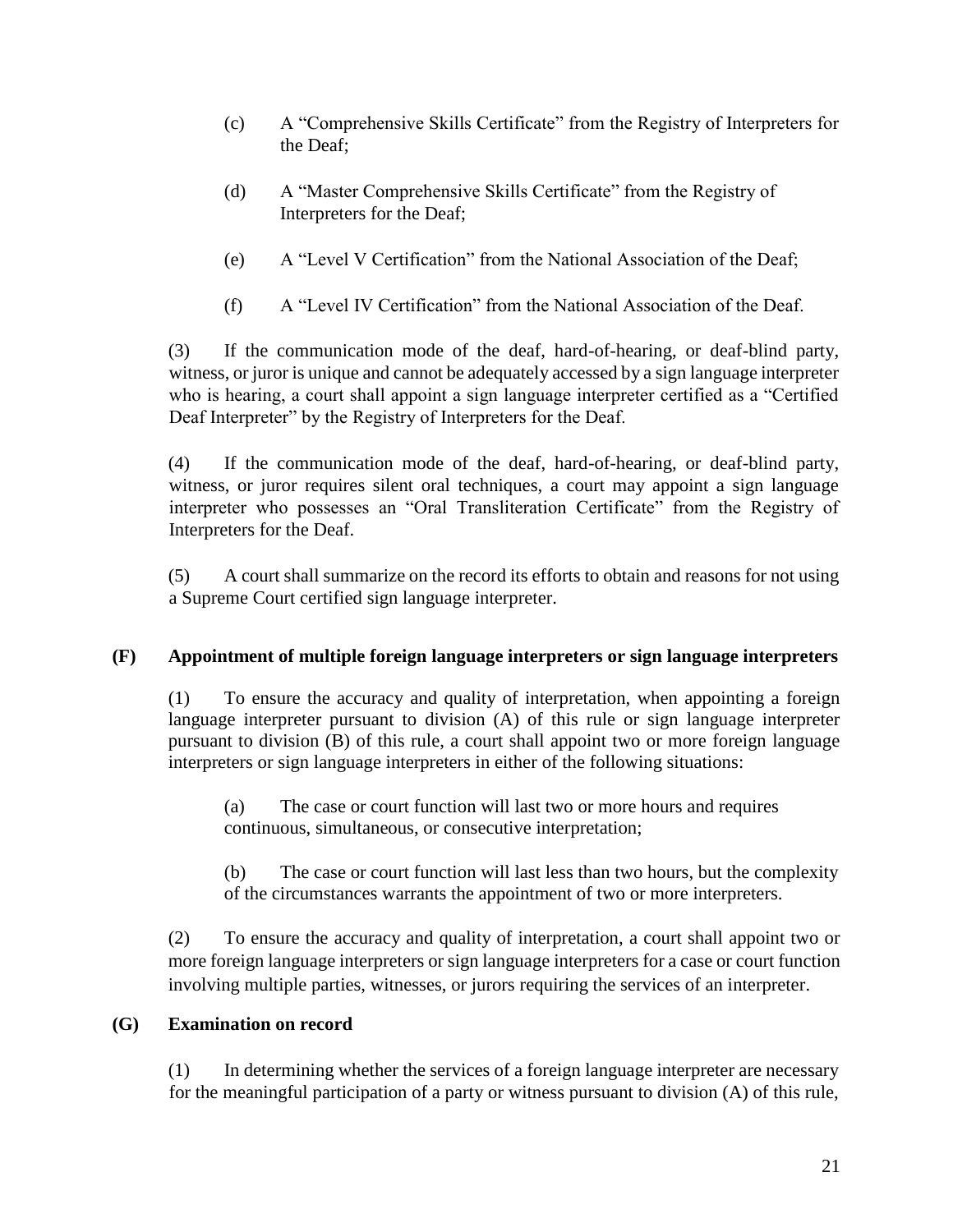the court shall conduct an examination of the party or witness on the record. During the examination, the court shall utilize the services of a foreign language interpreter, who may participate remotely. However, in doing so the court is not required to comply with the requirements of division (D) of this rule.

(2) In determining whether the services of a sign language interpreter are necessary for the meaningful participation of a party, witness, or juror, pursuant to division (B) of this rule, the court shall conduct an examination of the party, witness, or juror on the record. During the examination, the court shall utilize the services of a sign language interpreter, who may participate remotely. However, in doing so the court is not required to comply with the requirements of division  $(E)$  of this rule.

#### **(H) Waiver**

A party may waive the right to a foreign language interpreter under division (A) of this rule or sign language interpreter under division (B) of this rule, unless the court has determined the interpreter is required for the protection of the party's rights and the integrity of the case or court function. When accepting the party's waiver, the court shall utilize the services of a foreign language interpreter or sign language interpreter, who may participate remotely. However, in doing so the court is not required to comply with the requirements of division (D) or (E) of this rule.

#### **(I) Administration of oath or affirmation**

A court shall administer an oath or affirmation to a foreign language interpreter appointed pursuant to division (A) of this rule or sign language interpreter appointed pursuant to division (B) of this rule in accordance with Evid. R. 604.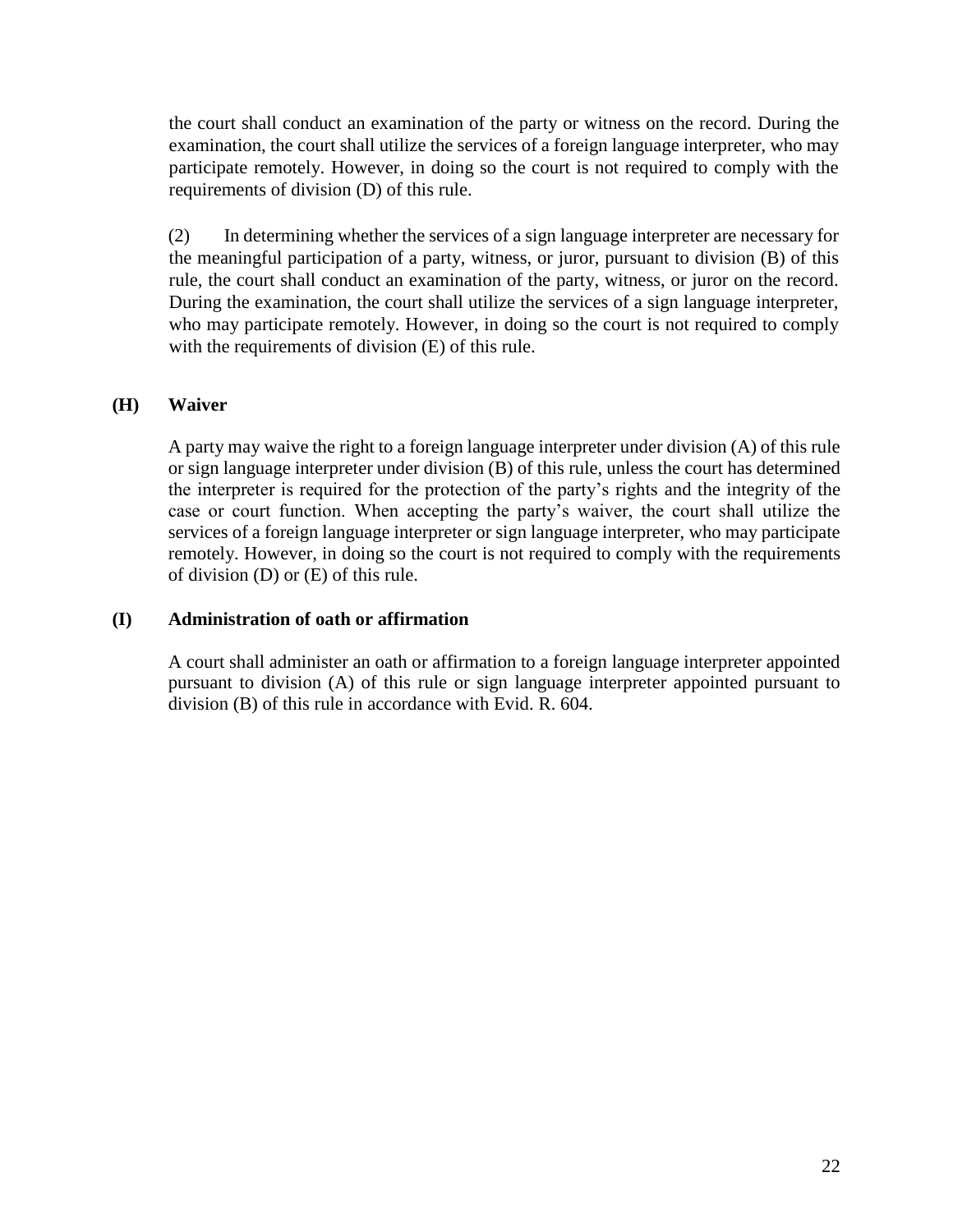#### **ATTACHMENT C**

#### **RULE 89. Use of Communication Services in Ancillary Services.**

#### **(A) Limited English proficient individuals**

A court shall provide foreign language communication services to limited English proficient individuals in conjunction with ancillary court services. Dependent upon the significance and complexity of the ancillary court service, the following individuals may provide the communication services in person, telephonically, or via video:

(1) An employee of the court, other than a Supreme Court certified foreign language interpreter or provisionally qualified foreign language interpreter, who has demonstrated proficiency in English and the target language in accordance with standards set by Supreme Court Language Services Program and who the program has determined is qualified to conduct communication services directly with a limited English proficient individual in the target language;

- (2) A Supreme Court certified foreign language interpreter;
- (3) A provisionally qualified foreign language interpreter;
- (4) A registered foreign language interpreter.

#### **(B) Deaf, hard-of-hearing, and deaf-blind individuals**

A court shall provide sign language communication services to deaf, hard-of-hearing, and deaf-blind individuals in conjunction with ancillary court services. Dependent upon the significance and complexity of the ancillary court service, the following individuals may provide the communication services in person, telephonically, or via video:

- (1) A Supreme Court certified sign language interpreter;
- (2) A sign language interpreters listed in Sup. R.  $88(E)(2)$  through (4);
- (3) A sign language interpreter employed by a community center for the deaf.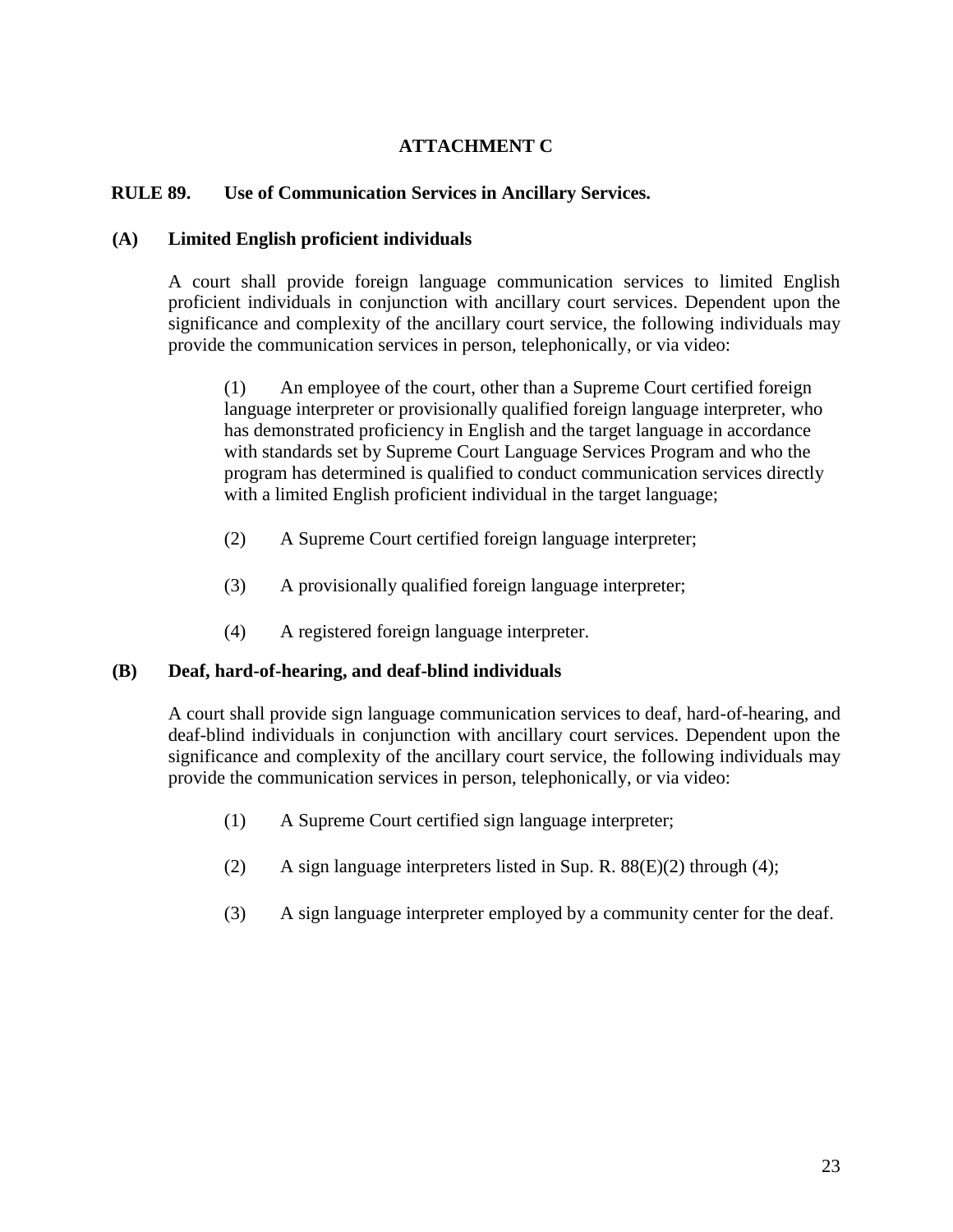#### **ATTACHMENT D**

#### **STANDARDS FOR THE USE OF TELEPHONIC INTERPRETATION**

#### **Preamble.**

These standards apply to courts appointing a foreign language interpreter who, pursuant to Sup. R. 88(D)(4), is participating in the case or court function through telephonic interpretation.

Due process requires courts to ensure limited English proficient individuals are able to fully participate in the proceedings of and are afforded meaningful access in case and court functions. The fundamental role of a foreign language interpreter is to provide complete and accurate interpretation services in the case or court function in order to meet these due process requirements. The best way to accomplish this, especially in complex or prolonged proceedings, is to have the foreign interpreter present on-site where the case or court function is taking place.

However, in some instances, this may prove difficult due to factors such as the interpreter's lack of proximity. In these instances, telephonic interpretation may be an appropriate alternative. However, telephonic interpretation should not be used when a Supreme Court certified foreign language interpreter, provisionally qualified foreign language interpreter, or language-skilled foreign language interpreter is reasonably available to facilitate communication in person.

Furthermore, the quality and success of telephonic interpretation depend on a variety of factors. Examples include the interpreter's quality of training, the quality of the equipment used, the length of the case or court proceeding, the number of speakers, and whether reference will be made to evidence or documents to which the interpreter does not have access. These and other factors can all have a bearing on the effectiveness of the telephonic interpretation.

Ultimately, telephonic interpretation services should aim to provide the same quality of services as in-person interpretation. To this end, these standards represent recommended practices and minimum requirements to ensure the efficient and effective administration of justice and are intended to complement court rules and federal and state laws, regulations, and standards pertaining to use of court interpretation services.

#### **Definitions.**

As used in these standards, "case or court function," "consecutive interpretation," "foreign language interpreter," "limited English proficient," "provisionally qualified foreign language interpreter," "sight translation," "simultaneous interpretation," "Supreme Court certified foreign language interpreter," and "telephonic interpretation" have the same meanings as in Sup .R. 80 and "language-skilled foreign language interpreter" means a foreign language interpreter appointed by a court pursuant to Sup. R. 88(D)(3).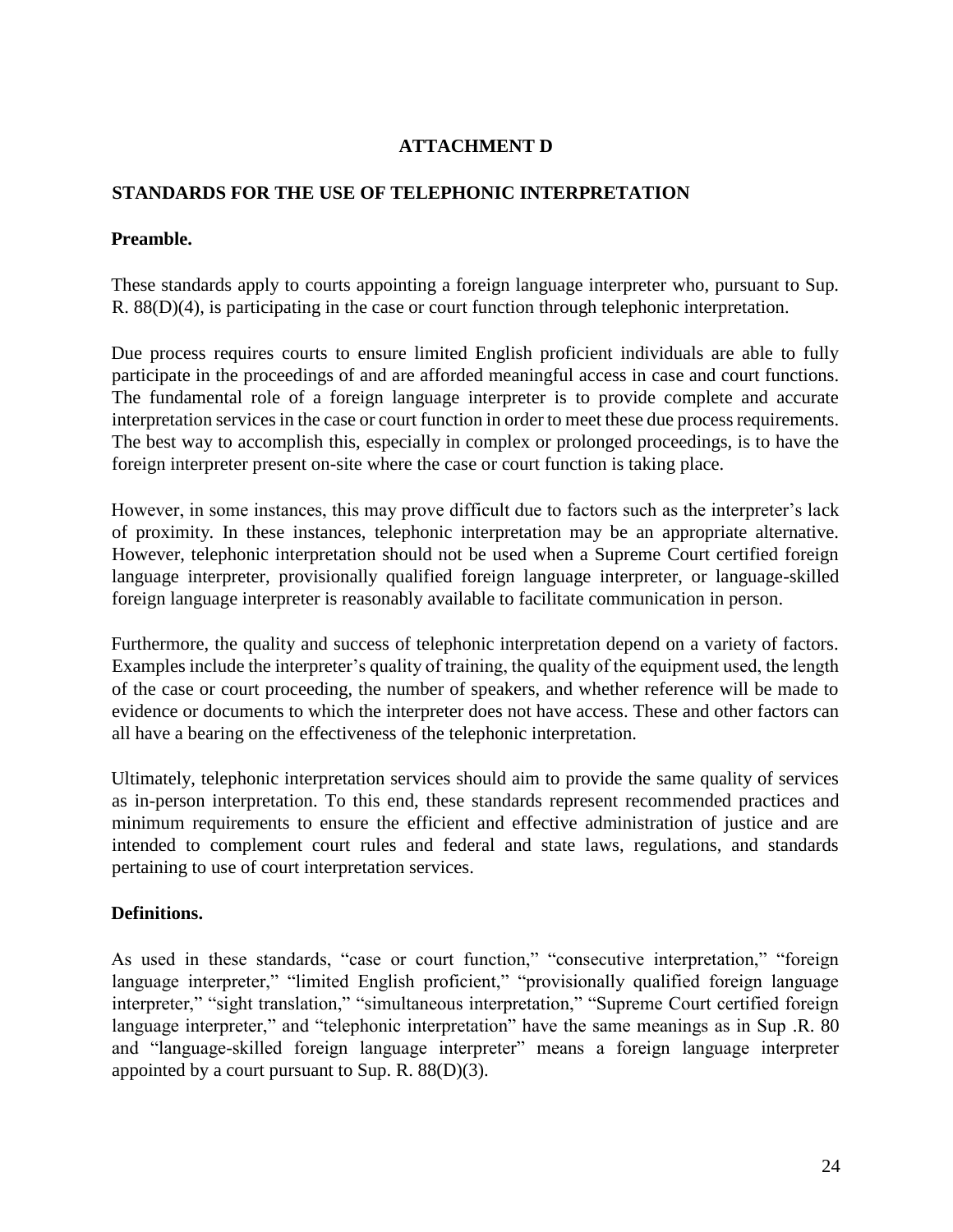#### **Standard 1. When Telephonic Interpretation May Be Used.**

A court may use telephonic interpretation in a case or court function if all of the following apply:

- (A) A Supreme Court certified foreign language interpreter, provisionally qualified foreign language interpreter, or language-skilled foreign language interpreter is not reasonably available to serve on-site;
- (B) The matter cannot be postponed or delayed;
- (C) The quality of interpretation will not be compromised.

#### **Commentary**

While it is impossible to list all situations where telephonic interpretation might be appropriate, the court may consider the following: initial appearances, arraignments, simple traffic hearings, uncontested name changes, uncontested guardianships, ex parte civil protection orders, and marriages. The court may identify any other instances where telephonic interpretation may be suitable.

#### **Standard 2. When Telephonic Interpretation Should Not Be Used.**

A court should not use telephonic interpretation in a case or court function if any of the following apply:

(A) A Supreme Court certified foreign language interpreter, provisionally qualified foreign language interpreter, or language-skilled foreign language interpreter is reasonably available to serve on-site;

(B) The interpretation is necessary for a proceeding that is expected to last longer than forty-five minutes, provided the interpretation may exceed forty-five minutes if the communication is clear, the proceeding is simple and routine, and the rights of the party are not compromised;

(C) The interpretation is necessary for a proceeding that involves witness testimony or introduces complex evidence;

(D) The limited English proficient party or witness is a child, is elderly, is an unsophisticated user of interpreter services, has profound speech or language problems, or is or is alleged to be mentally disabled or mentally ill;

(E) It is determined that using telephonic interpretation would negatively impact access for any reason.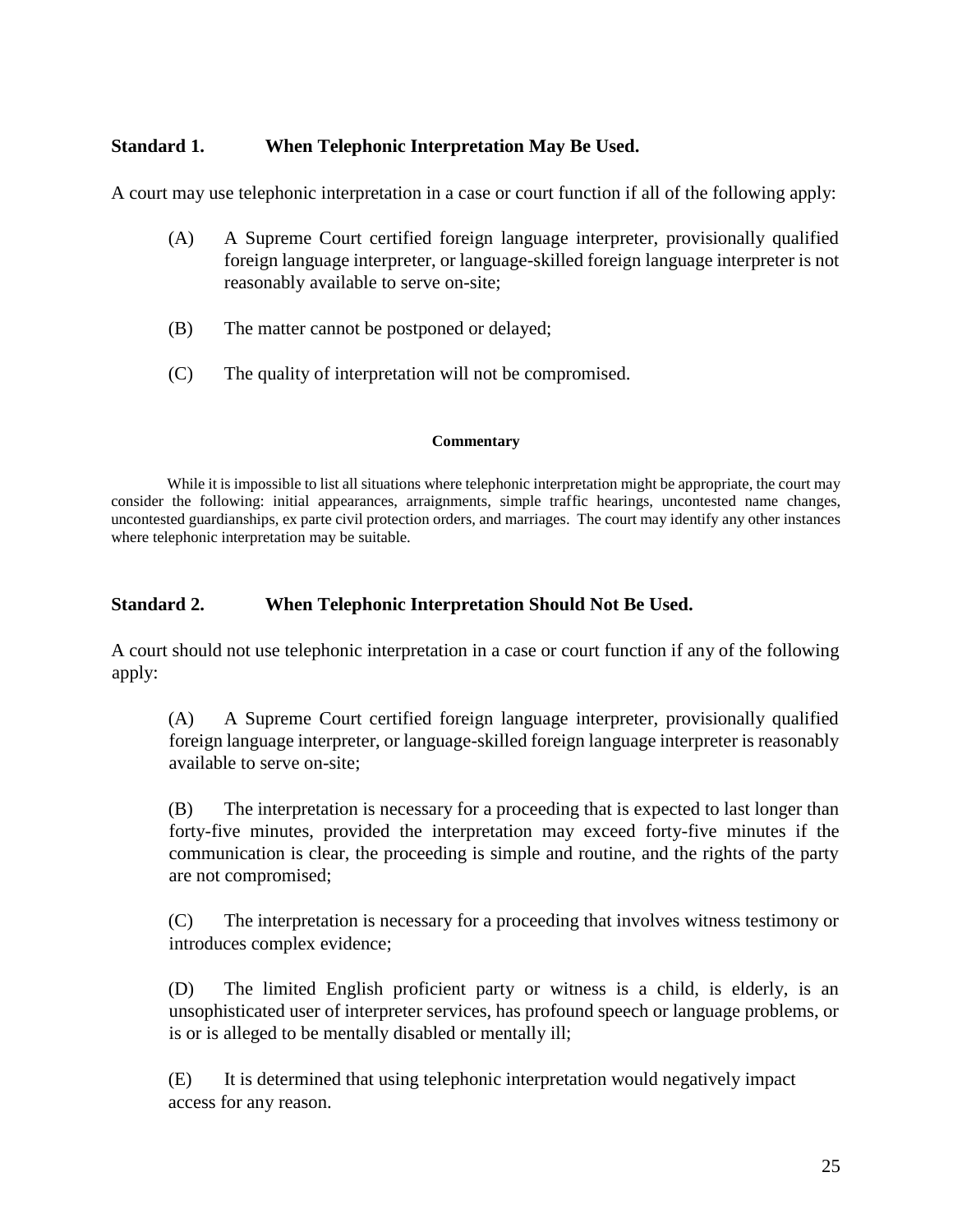#### **Standard 3. Compliance with Applicable Laws, Rules, and Standards.**

A court using telephonic interpretation shall comply with all court rules and federal and state laws, regulations, and standards pertaining to use of court interpretation services.

#### **Standard 4. Accommodating Modes of Interpretation.**

#### **(A) General**

Subject to division (B) of this standard, court using telephonic interpretation should accommodate sight translation, consecutive interpretation, or simultaneous interpretation, as is necessary for proper and effective communication between the court, the parties, and the limited English proficient speaker.

#### **(B) Sight translation**

A court should not use sight translation with telephonic interpretation unless the foreign language interpreter has access to the documents beforehand and ample time to render the document from one language into the other. If sight translation is used with telephonic interpretation, the document should be short and routine.

#### **Standard 5. Oath.**

A foreign language interpreter participating through telephonic interpretation shall take an oath or affirmation that the interpreter knows, understands, and will act according to the "Code of Professional Conduct for Court Interpreters and Translators," as set forth in Appendix H to these rules and that the interpreter will make a true translation or interpretation as required by Evid. R. 604.

#### **Standard 6. Telephonic Interpretation Equipment.**

#### **(A) Adequacy of equipment**

A court using telephonic interpretation should have adequate equipment in the courtroom and other locations where case and court functions involving the presence and participation of limited English proficient individuals take place.

#### **(B) Quality of transmission**

A court using telephonic interpretation should **ensure the telephonic interpretation equipment has the capacity to deliver clear and audible transmission of voice and**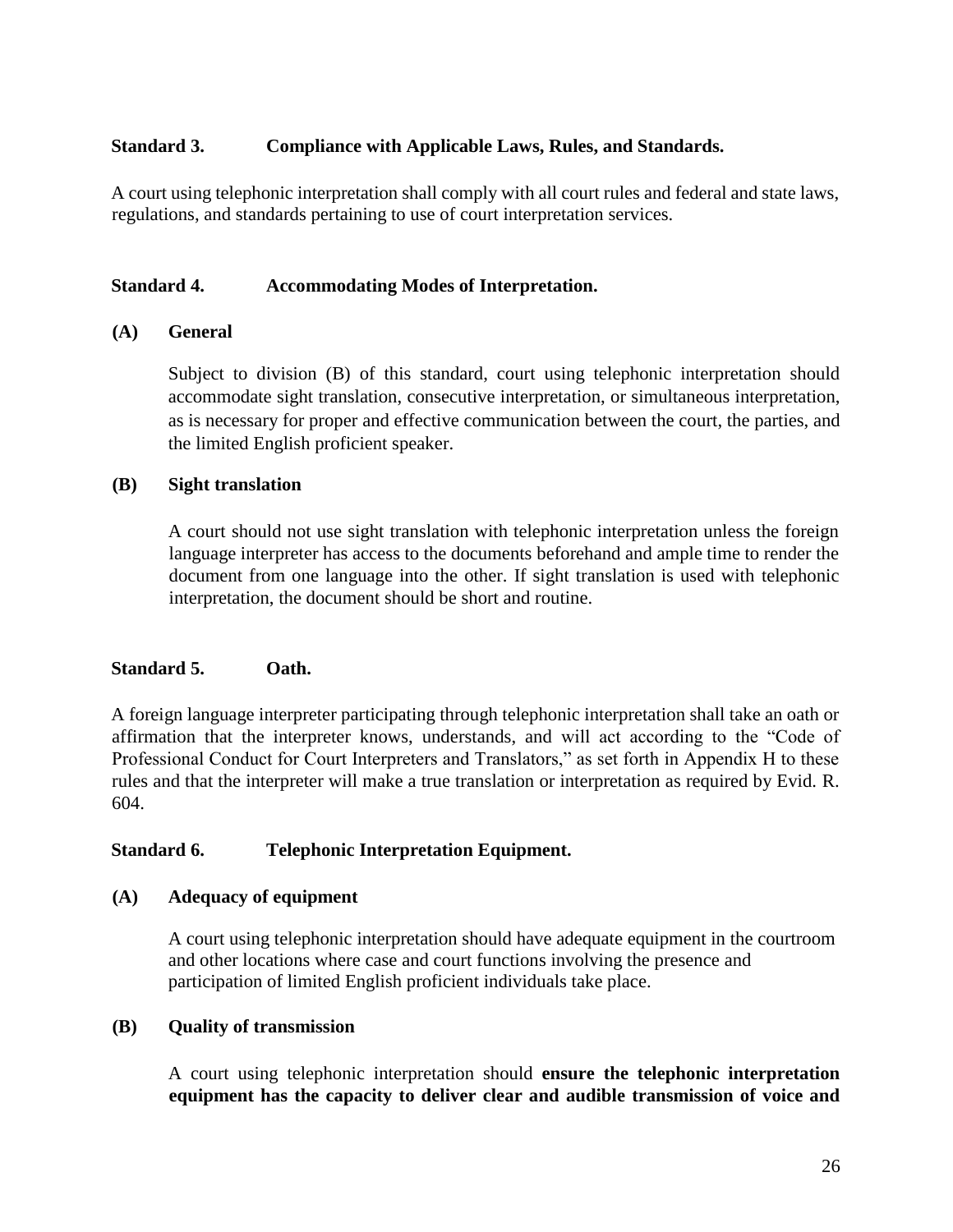**minimizes background noise and disruptions that might affect the quality of the interpretation.**

#### **(C) Integration into existing audio speaker system**

A court using telephonic interpretation may integrate the telephonic interpretation into a courtroom's existing audio speaker system using a digital audio platform device or a simple stand-alone device with amplification.

#### **Standard 7. Coordination of Telephonic Interpretation Services.**

A court using telephonic interpretation should designate one individual to arrange and monitor the provision of the service in order to ensure continuous and efficient operation.

#### **Commentary**

Having a coordinator to arrange and monitor telephonic interpretation helps to ensure an efficient operation and eliminate minor issues that can arise with the use of telephonic interpretation. Additionally, the accumulated experience of one individual produces efficiency.

#### **Standard 8. Training on the Use of Telephonic Interpretation Services.**

A court using telephonic interpretation should provide training to users of the technology, relevant support staff, and other involved individuals in order to ensure an efficient operation and the integrity in the use of the service.

#### **Standard 9. Monitoring Telephonic Interpretation Services.**

A court using telephonic interpretation should collect and analyze information regarding the performance of the service on a regular basis in order to evaluate the quality of the service, its benefits and limitations, and its cost-effectiveness.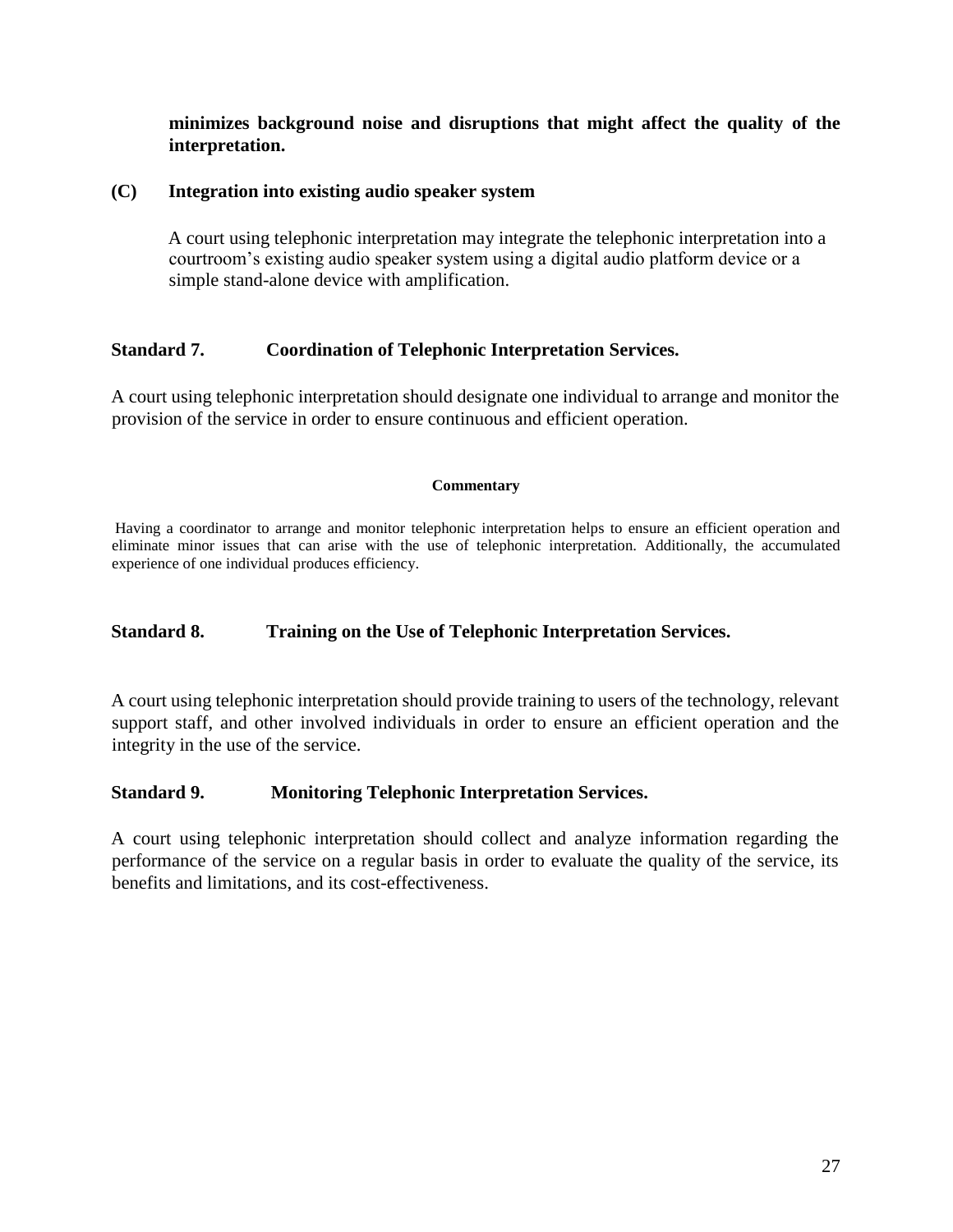#### **ATTACHMENT E**

#### IN THE COMMON PLEAS COURT OF MONTGOMERY COUNTY, OHIO

#### CASE NO.

Petitioner,

-vs-

#### ORDER FOR INTERPRETER **SERVICES**

Respondent

In accordance to Section 2311.14, Ohio Revised Code, \_\_\_\_\_\_\_\_\_\_\_\_\_\_\_\_\_\_\_\_\_\_\_ a named representative sworn by the court is hereby appointed as the language interpreter in this action. Also, pursuant to court policy the representative is not to be engaged by any other agencies to conduct any interpretation of the parties involved until the proceedings in this case are concluded.

SO ORDERED:

\_\_\_\_\_\_\_\_\_\_\_\_\_\_\_\_\_\_\_\_\_\_\_\_\_\_\_\_\_

JUDGE

Cc: Caseflow Services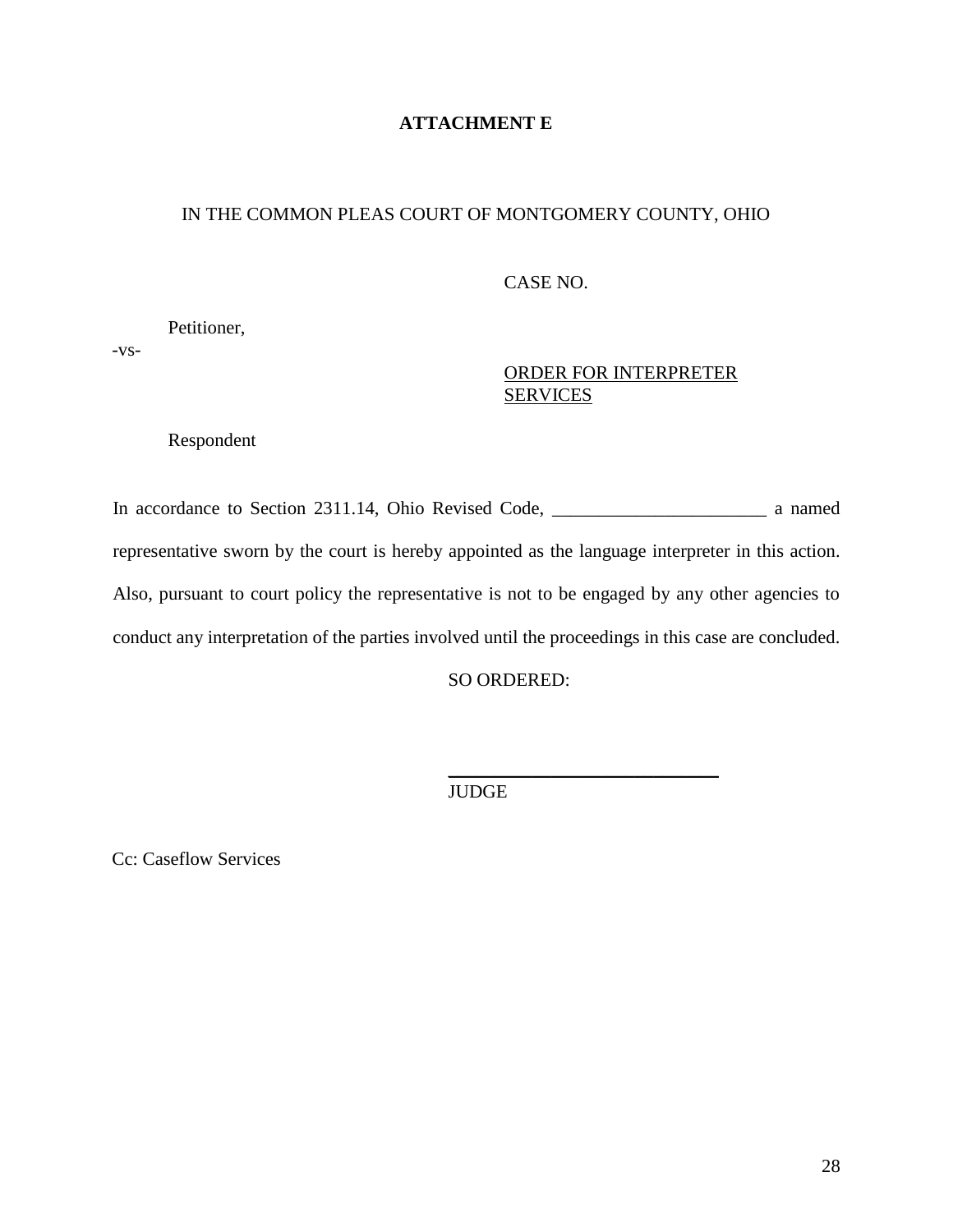#### **ATTACHMENT F**

#### IN THE COMMON PLEAS COURT OF MONTGOMERY COUNTY, OHIO

#### CASE NO.

Petitioner,

#### -vs- **OATH OF INTERPRETER**

Respondent

Do you solemnly swear or affirm you will interpret accurately, completely, and impartially, using your best skill and judgment in accordance with the standards prescribed by law and follow all official guidelines established by this court for legal interpreting or translating, and discharge all of the solemn duties and obligations of legal interpretation and translation?

#### INTERPRETER

\_\_\_\_\_\_\_\_\_\_\_\_\_\_\_\_\_\_\_\_\_\_\_\_\_\_

 $\overline{\phantom{a}}$  , which is a set of the set of the set of the set of the set of the set of the set of the set of the set of the set of the set of the set of the set of the set of the set of the set of the set of the set of th

Sworn to before me and subscribed in my presence by

this day of \_\_\_\_\_\_\_\_\_, 2017.

JUDGE